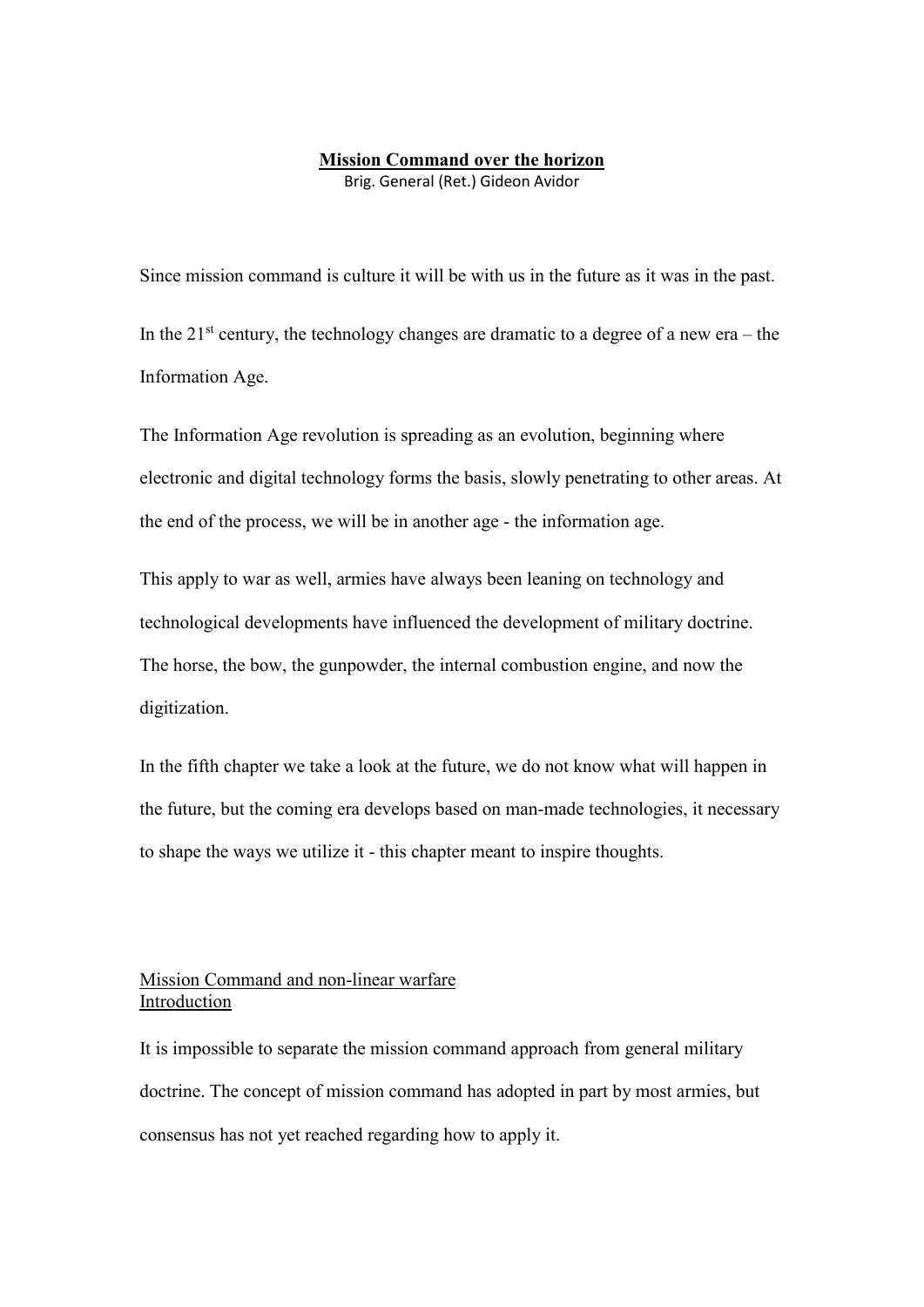In a document (David Alberts, 2003), David Alberts and others analyzed warfare in a net-centric environment and suggested possibilities and topics for implementing the Net in battle. This document issued almost two decades ago, but it is still relevant today. Much has accomplished since then and experience has acquired, but then, as now, we are only at the beginning.

Sometime in the future, our field of endeavor – in war and in general – will administered by virtual systems. In a considerable part of our economic and social lives, this is already the case, but as war and military activity are among the most complex developed by man, more time and effort is necessary in order to realize the potential of technology for this field. The current chapter will discuss this topic in specific relation to mission command in a net-centric environment.

The chapter will present the projected impact of developments in information technology on military theory and the need to shift from traditional linear to nonlinear, multi-dimensional thinking. This must primarily base on capabilities, rather than on hierarchical organizations focused on quantity and beset by uncertainty due to limited information.

The information era began in the second half of the twentieth century. Its development has been an ongoing process, which began with groundbreaking technologies that had a local impact and went on to influence every sphere of modern life. For the sake of discussion, it is possible to assume that this era will reach maturity in the second quarter of the present century.

Like all other areas of our lives, warfare has affected by this process. In the present chapter, we will primarily deal with one component of "revised" warfare, command and control, and specifically mission command. This is a topic widely discussed in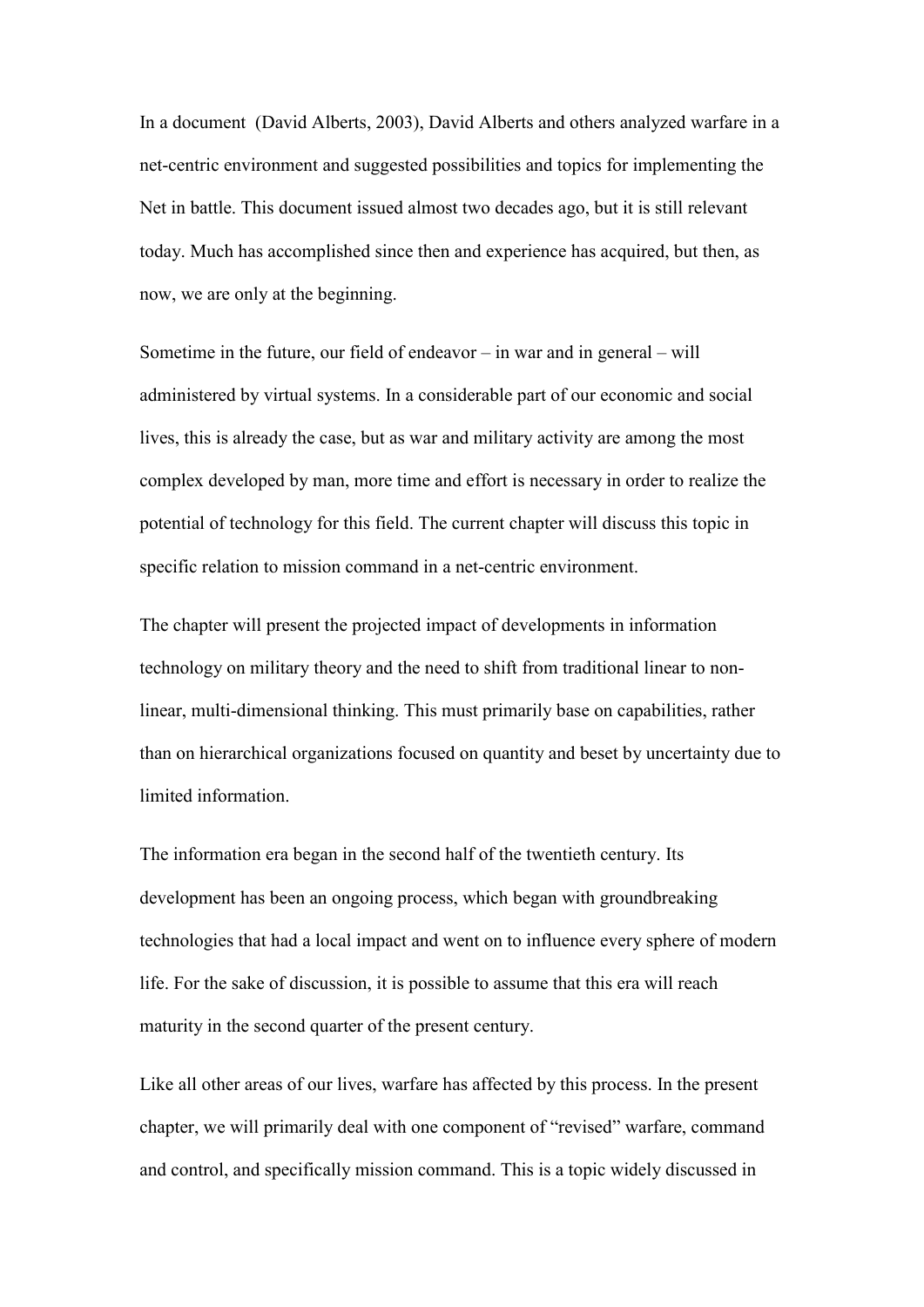every military organization, and it is not a new development, however in an era of changing warfare, it has acquired new significance. In the first section of the chapter, we will present a possible scenario of warfare in the information era. There is no guarantee that these predictions will be realized, but they are still worthy of consideration.

#### Multi-dimensional warfare

Warfare has and always will be a struggle between human beings functioning in an organizational framework with the aid of various systems in order to impose their power and exploit it to achieve their aims. In the present era, warfare is undergoing radical changes, most of them not on the battlefield itself, but in systems exerting their influence without first-hand involvement in the fighting.

It started with Nations in Arms during the Napoleonic wars – nations impacted by the war's outcomes when it swept through their territory. In the modern era – in World War II for example – the impact of weapon and armies reached far beyond this.

The new information era has opened up new dimensions – most of them non-military by nature - yet it has expanded the effects of war, sometimes with immediate impact and influence. This is mainly due to a physical process of urbanization and warfare within urban areas, reinforced by the information revolution that has caused the integration of bodies, resources and systems in the virtual dimension into battle, including the international community exerting its influence through the media. The world once organized according to nation states that waged war with one another. However, nowadays small, local wars sometimes conducted between various types of organizations and nation states.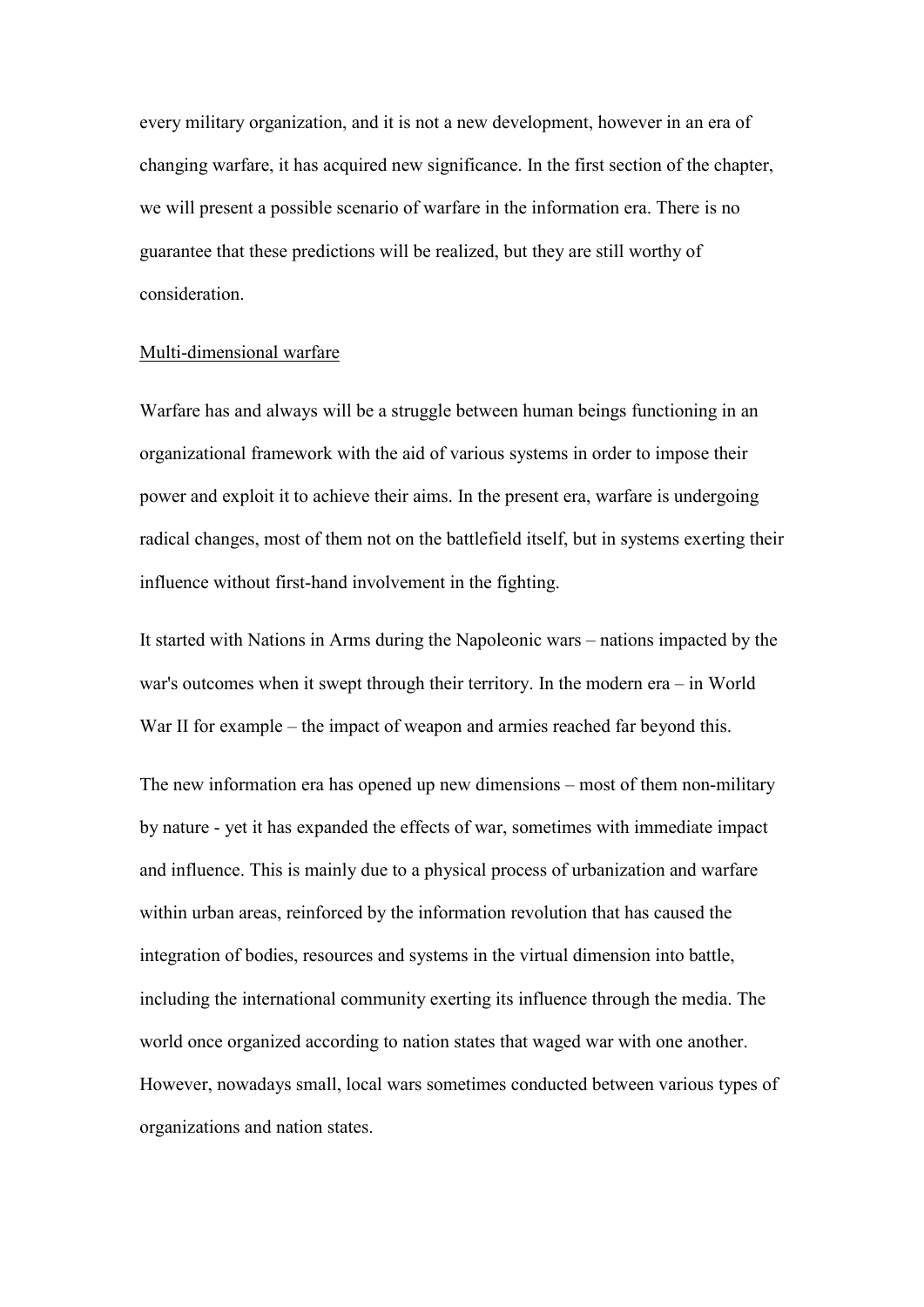By its nature warfare is not linear (as indicated by Clausewitz, who cited factors such as friction, luck, etc.), but it is waged by means of linear devices due to man's need to implement tools that he can understand and manipulate. Nevertheless, due to limited human ability to determine how a war will develop, it is liable to end in chaos (generally for the losing side). This creates an absurd situation where, although man invented war, he does not have the ability to guarantee its outcomes.

Human beings have a limited understanding of reality and its repercussions. From the beginning of time, they have been aware of this and have constantly searched for ways of improving their knowledge and understanding. Humanity has unceasingly changed, developed and advanced in areas that are within the scope of its understanding, both by altering behavior and developing tools that improve its perceptions of reality.

Most human activities have carried out in areas that are familiar, in a comfort zone, whether real or imagined. For thousands of years, people believed they were living in a world that was flat and that the Sun revolved around the Earth. This changed, but not without difficulty, at the cost of "heretics" who burned at the stake.

Human beings function comfortably in a world where it is possible to measure, count and weigh, a linear, proportional world where if you give more you will receive more, give less and receive less, where everything is anticipated and orderly. Mathematics and engineering based on these principles. Our lack of understanding of things that are distant from us enables us to conduct a full life, develop insights and ignore what is "really" out there.

People have created a world for themselves in which their lives conducted in a linear manner. What people fail to understand, they attribute to fate, luck or supernatural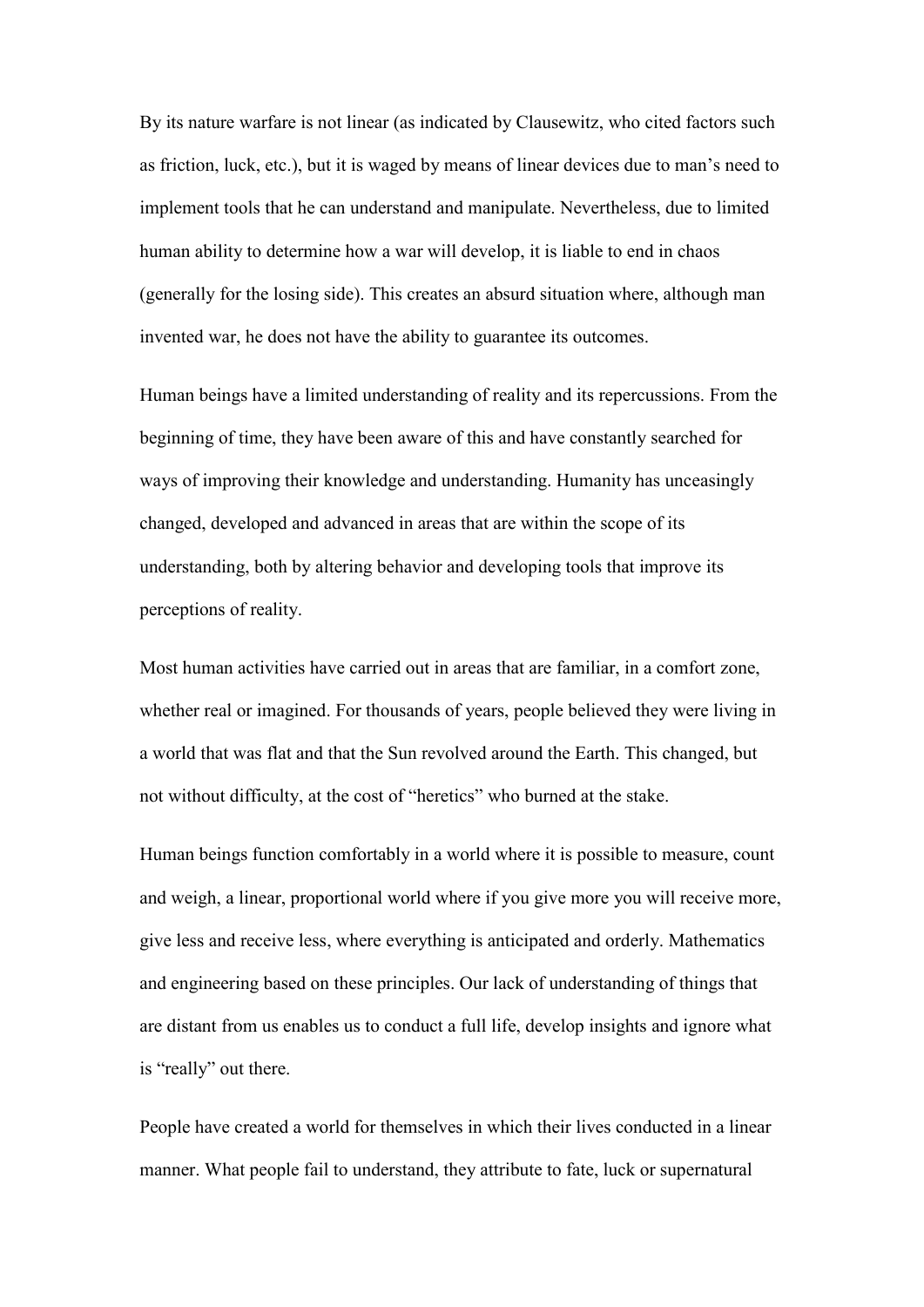powers. Warfare is no exception, being a human invention that generally conducted according to human linear thinking, although it actually develops in a non-linear manner. This gap generally attributed to the "uncertainty" that arises when two armies confront one another on the battlefield influenced by additional "participants" with various levels of involvement and interests. In such a situation, too many variables are present for human beings to immediately grasp and exploit them to their advantage. Thus, they attribute their failure to do so to force majeure and uncertainty.

As war is a human invention, uncertainty is not an external influencing factor, but the result of lack of information and lacunae in human capabilities. If we accept this situation without sanctifying it as force majeure and acknowledge that we prefer to function in a linear "comfort zone" having no basis in reality, we must attempt to break free of these limitations and find ways of functioning in a non-linear world.

Here technology can come to our aid; the information revolution deals exactly with this area and opens up before us new possibilities and tools to cope with uncertainty. However, although technology enables us to achieve better performance, it does not guarantee us victory. Technology developed to help human beings function more successfully and realize achievements that were impossible in the past. However, the human element is always present in warfare. The combination of technological capabilities and groundbreaking human thought can apparently raise us to new levels. The current meeting between human insights and new technological information systems point to new directions that can enable us to successfully command and control the non-linear phenomenon called warfare, namely, by mission command.

The world is non-linear and in constant flux, rendering human beings only partially capable of functioning within it. It appears that we will never be able to break into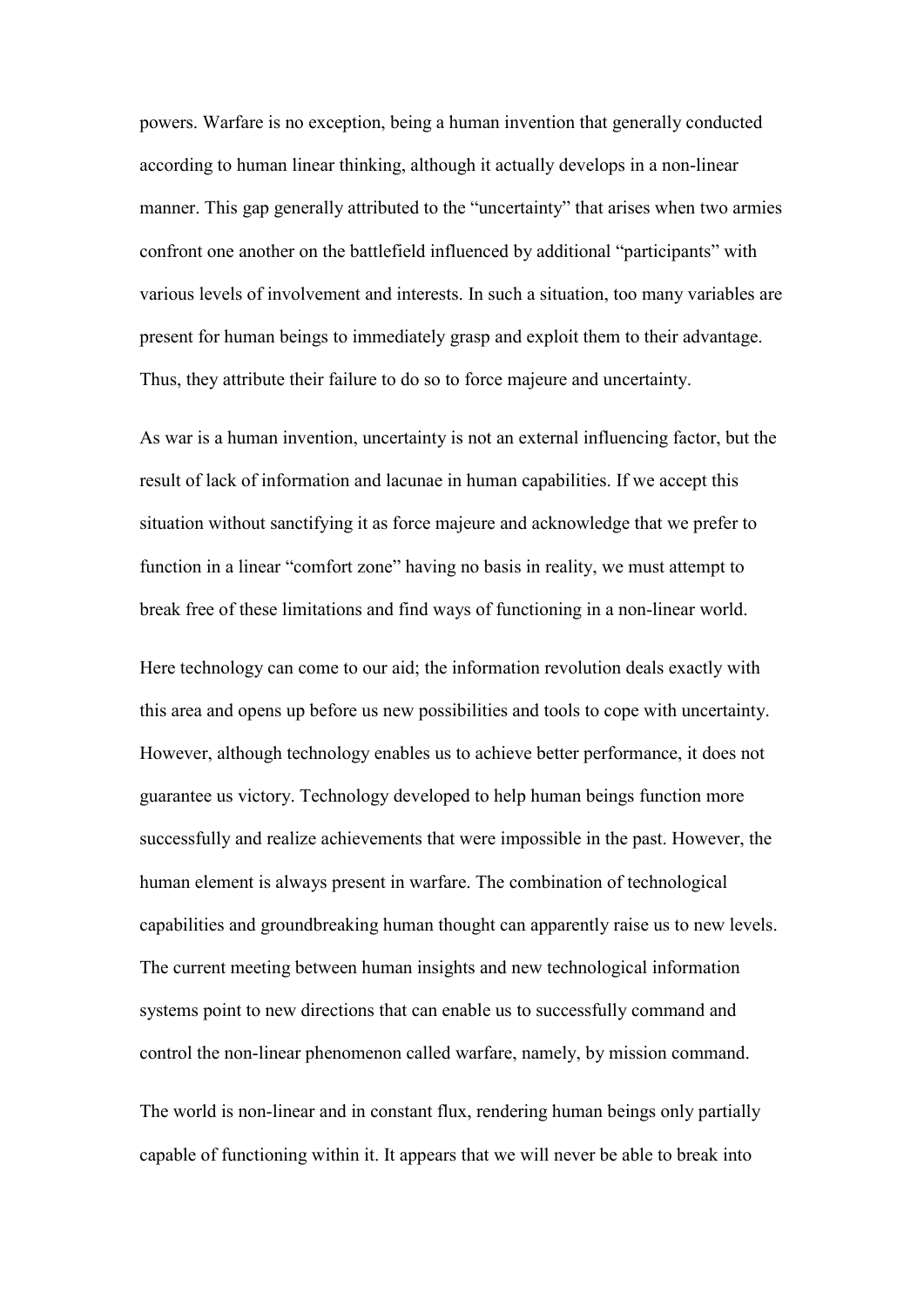that world and exist fully within it, but we can create interfaces on the border between linear and the non-linear and activate them in order to improve our understanding and functioning in an incomprehensible and uncontrollable environment.

#### Warfare

When the information available to commanders was (and is) limited, we specified main efforts and secondary efforts based on our capability for linear thinking reinforced by human ingenuity and much luck. However, when the information available to us is much richer and readily available, we can leave more room for commanders to make on-the spot choices based on their best judgment in real time and in a real environment.

This calls for agile organization and flexible thinking based on successes that accumulate by the ad hoc introduction of reserves and concentrated efforts. The designated forces must constructed autonomously for their mission, otherwise it will be impossible to rapidly disseminate and combine efforts. Units are designated to achieve goals and prepared to efficiently combine information with other units for synergetic outcomes according to battle developments. Structure and organization must allow for flexibility. The centralized/decentralized battle combines tactical mission forces, reinforced with surrounding supporting elements.

The use of the swarming concept as a way of thinking means looking for weak points or opportunities, then bringing in one's forces and exploiting them. When the guiding principle is that the battle is fluid and takes place on a continuum, the power and wisdom of the commander will grounded in his reserves. The leading force makes contact, breaks through or creates the basis from which the battle must develop according to the strength and direction determined by the commander, at the time and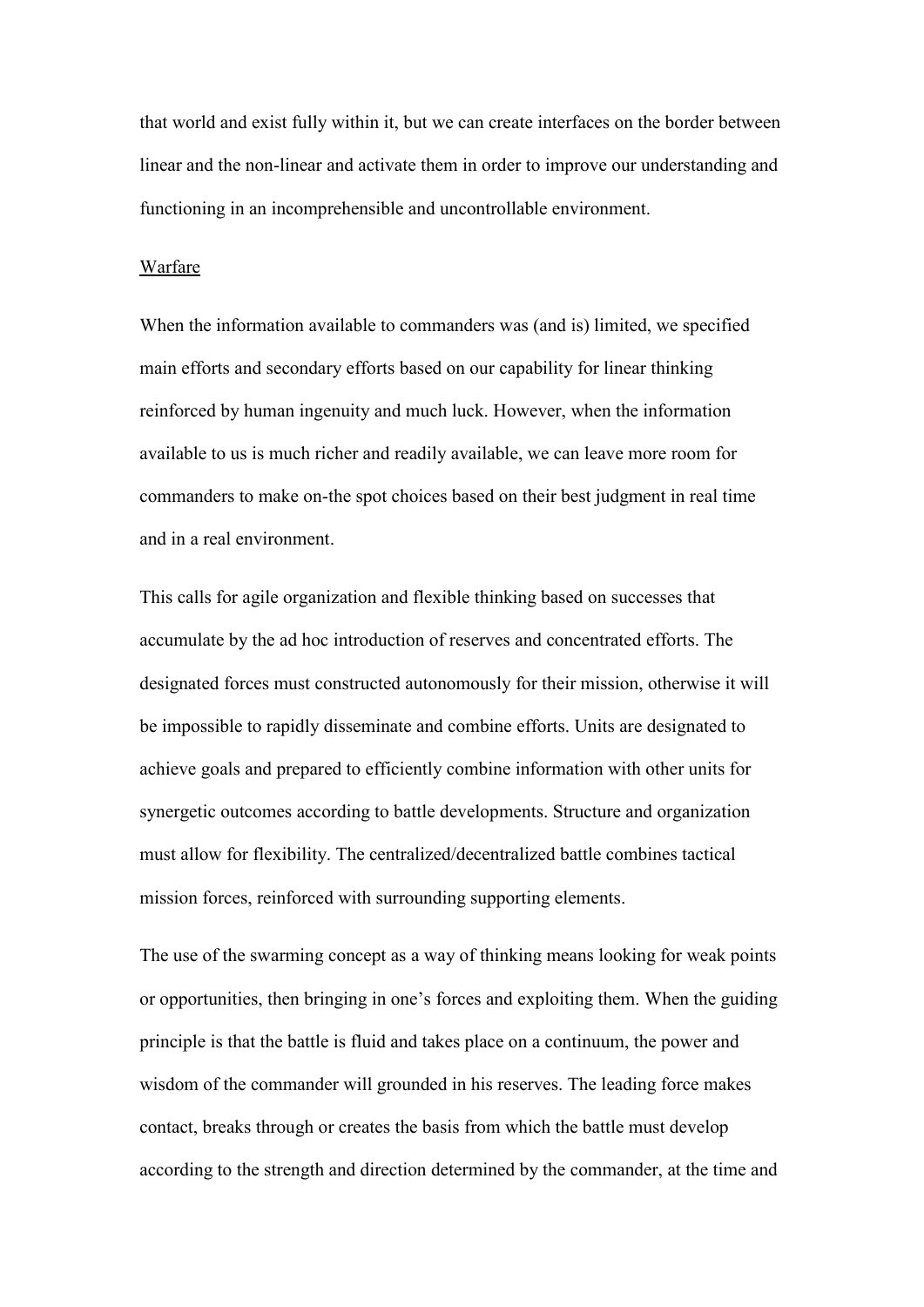place chosen for activating the determining force. However, this will be possible only when information is available about the enemy' the battle environment and our own forces. This best carried out if the mission command philosophy is well understood and practiced.

### Warfare and the Information Environment – An Unbalanced Development

We study, analyze and conduct warfare based on the information at our disposal. However, relying on information that we can absorb through our senses is precarious, as there is much more of it than we can comprehend or digest. In order to improve achievement and view the general picture, human beings must overcome their limited abilities.

The gap between human understanding and the environment called "uncertainty" in military operations and force majeure in other spheres. From the dawn of time, man was aware of this gap and never ceased his efforts to create tools to limit uncertainty, but it is still with us and apparently always will be.

There are two directions that may be taken to solve this problem – procedures and information: the first is an attempt to improve performance by means of teamwork, think tanks and improved thinking processes; the second is the development of technological aids for collecting, processing and disseminating information.

Until the middle of the twentieth century, such solutions were in the realm of disseminating linear information (print, radio, television, etc.) or developing the sciences (physics, chemistry, mathematics) that later given practical applications.

The appearance of the computer constituted a giant step forward in information dissemination, followed by the personal computer and the internet that led to a new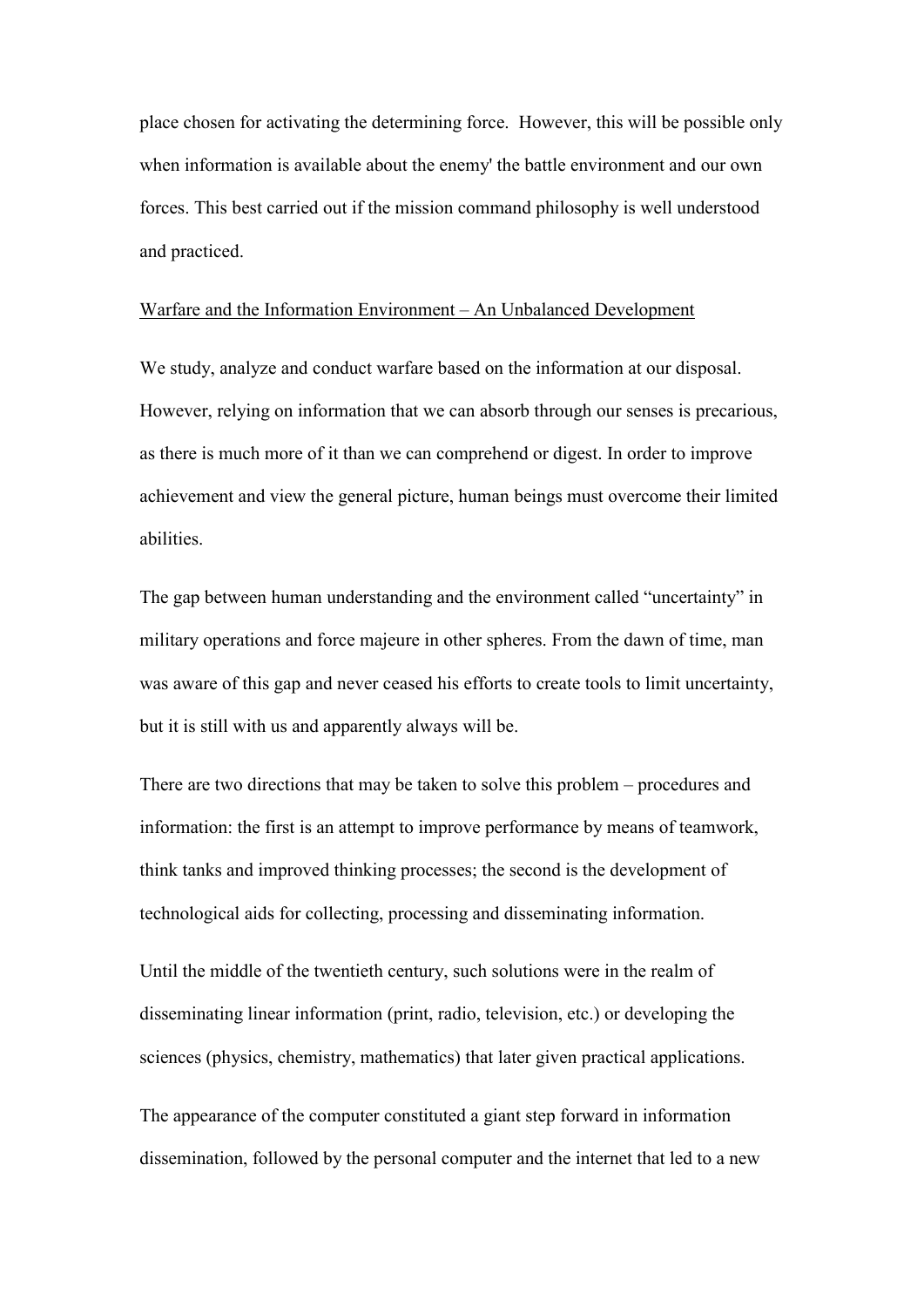information age enabling mass sharing and application of information. One leading development direction is to teach computers to "think" like human – Artificial Intelligence.

At the initial stages of the information era, these new capabilities integrated into existing management systems; today far-reaching change is developing rapidly in every aspect of life. The information age has created a previously unknown situation in which we have at our disposal information of a scope, depth and quality that greatly exceeds our ability to process it. In every technological revolution, time is required to assimilate and adjust to new developments and their application and integrate them into individual and collective human value systems. It is far faster and easier to change a computer disc than it is to change human habits and culture. The gap between human conservatism and fear of change on the one hand and cognitive initiative and intellectual daring on the other may also found in the military sphere.

Although military organizations are slowly implementing management and cognitive tools that have been developed and upgraded over the past 100-200 years, are still decades behind with what technology can actually accomplish. Whereas armies are already equipped with up-to-date and technologically advanced weapon systems, their battle doctrines, decision-making processes and organizational procedures are at least twenty or thirty years behind the times, thus preventing potentially improved capabilities.

One significant repercussion of the information era is a new perception of time; information can arrive at any location almost immediately. Time management has become a crucial factor in the efficient running of forces, resources and command. This already holds true today and will develop much more in the future, when it will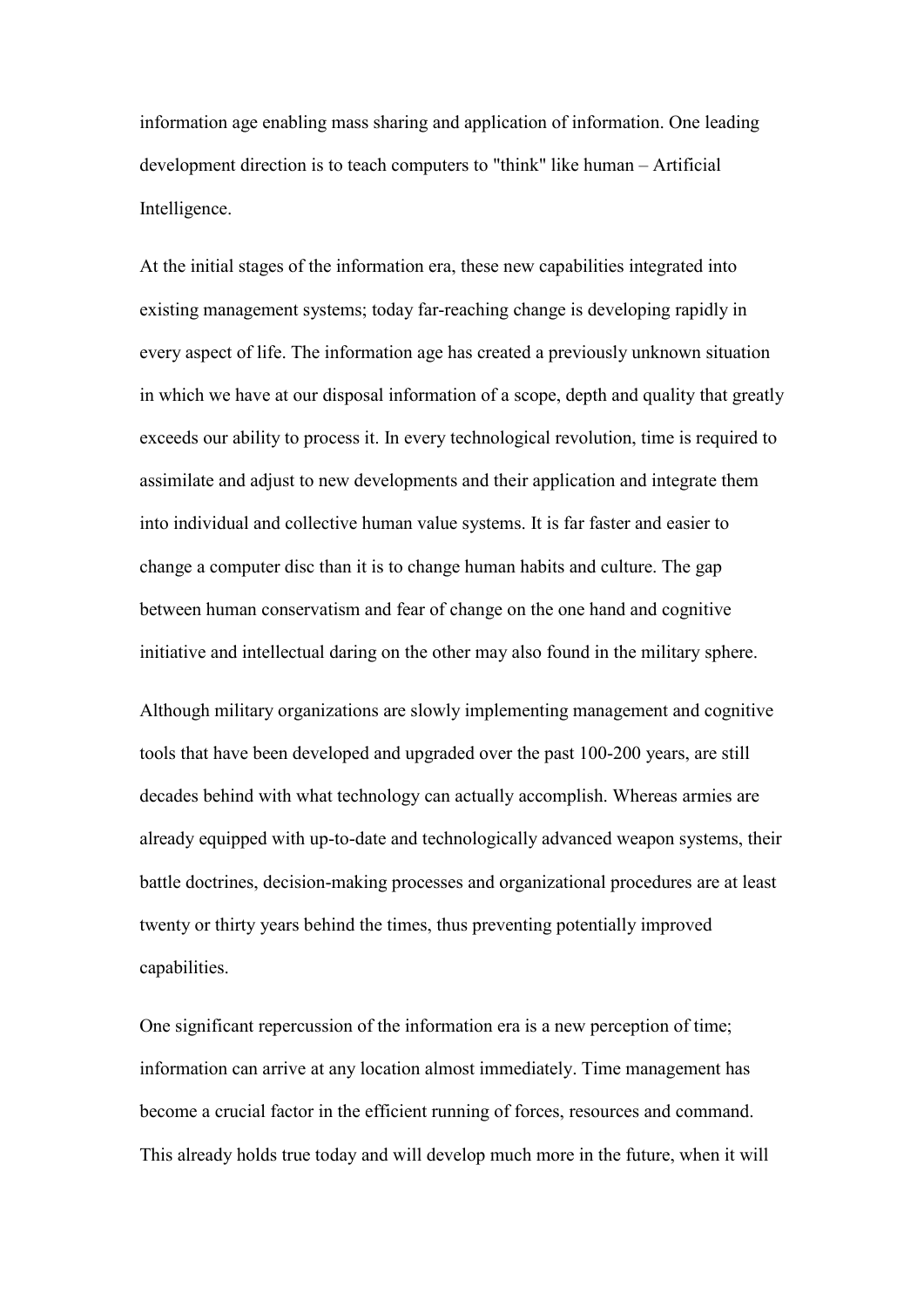be possible to make decisions, determine timetables and activate forces more quickly due to immediately available data and feedback in the field, and being free of dependence on hierarchy. All is available to all at any time and space. However, all of this depends on revolutionizing organization, cognitive processes, command procedures and officer training. All of which are the most difficult to accomplish.

Mission command, which was first formulated at the time of Frederick the Great of Prussia in a successful local battle, has become a central approach to warfare management in the information era. Fundamentally, it affords agility to the campaign commander by removing bureaucratic restrictions to the task for which he is responsible. Make technological advances making it possible to distribute and absorb knowledge that in the past was the sole province of the higher echelons and could not easily available to commanders at the front lines, thus limiting their ability to make educated decisions, have reinforced this. Here too, as in decision-making processes, theoretical and organizational adaptations are likely to have a positive impact on much more than information only, as will be discussed later.

Traditionally, information has been (and still is) organized according to a command or operational hierarchy. This takes the form of a linear telescope that can cause delays, bureaucracy and excessive control. In the information era, this telescope disappears and information flows on a horizontal plane, making it available to all. The concept of the mission command system is that the higher ranks must slacken control, support subordinates and trust them to carry out their assignments as well as possible.

Information technology is fundamentally electronic-digital, but the information era involves cognitive, revolutionary ways of thinking. Technology enables rapid treatment of information in every lifestyle by means of collection, processing and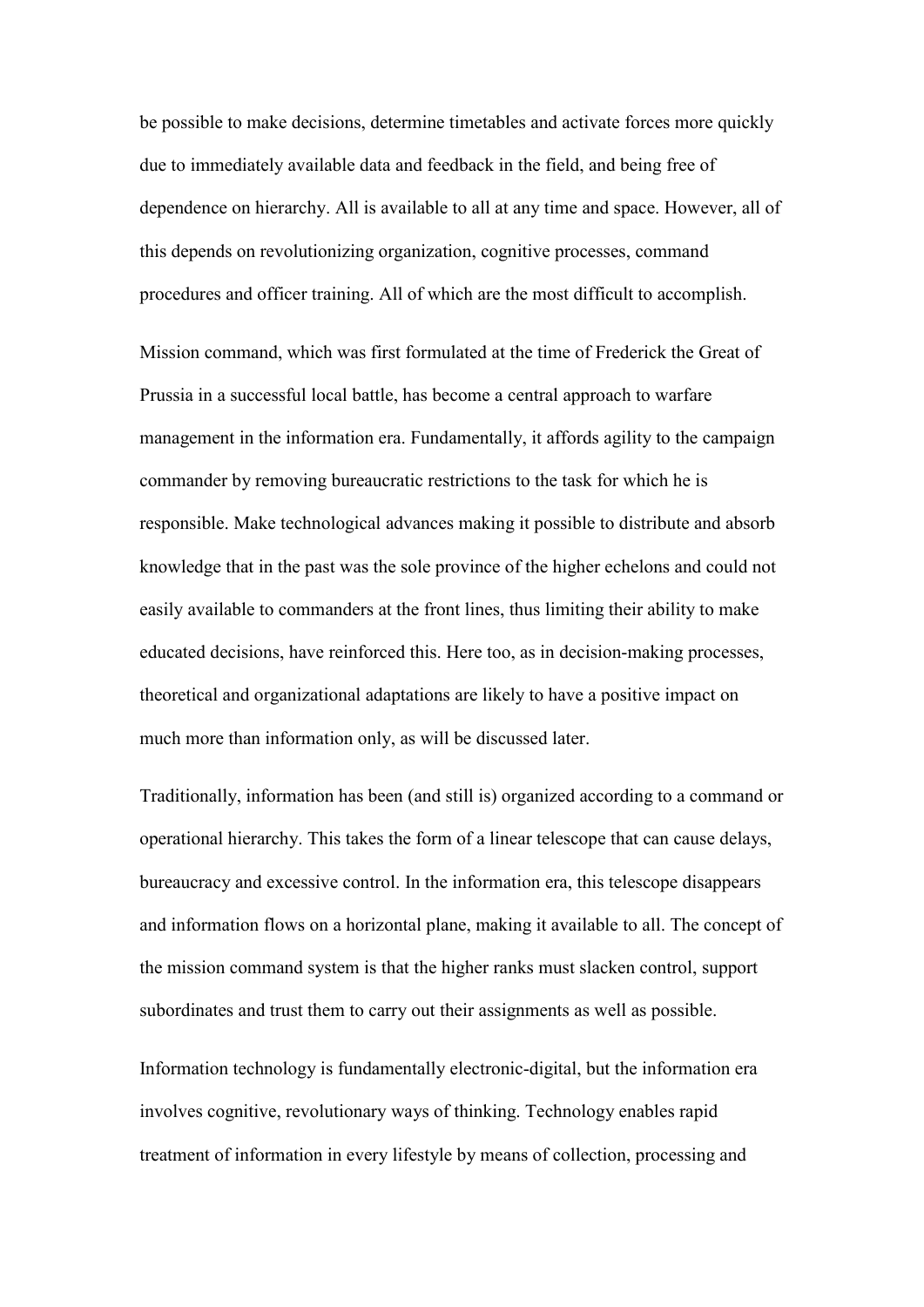dissemination. These developments are unstoppable, as they are not unique to a specific sector, but have permeated every sphere of human life. In order to exploit these developments in the military sector, it is necessary to rise to a higher cognitive level, as the growth curve depends on thoughts, not on equipment.

### Repercussions of Organizational Culture on Warfare

One of the most difficult problems in warfare was and still is commanders' ability to predict battle development and activate their forces as effectively as possible to achieve their goals. Number of central factors are influencing this:

- Insufficient knowledge
- Too much raw information
- Limited ability to isolate relevant information from an overload of sources
- Addiction to heavy computer processes at the staff level
- Poor training and vehicles (software or procedures) for efficient, real-time handling of accumulated data
- Poor awareness of situational developments due to a partial or incomplete grasp of on-the-ground conditions
- Lack of understanding of enemy activity
- The influence of unexpected or uncontrollable environmental conditions (weather, public opinion, NGOs, uninvolved civil populations, collateral damage considerations, etc.)

It is common practice to place all of the above in the category of "decision making" under the "uncertainty" term that limit the commander's ability to implement his forces most efficiently in order to achieve his objectives. This often presented as an excuse for operational failure. Typical solutions for uncertainty range from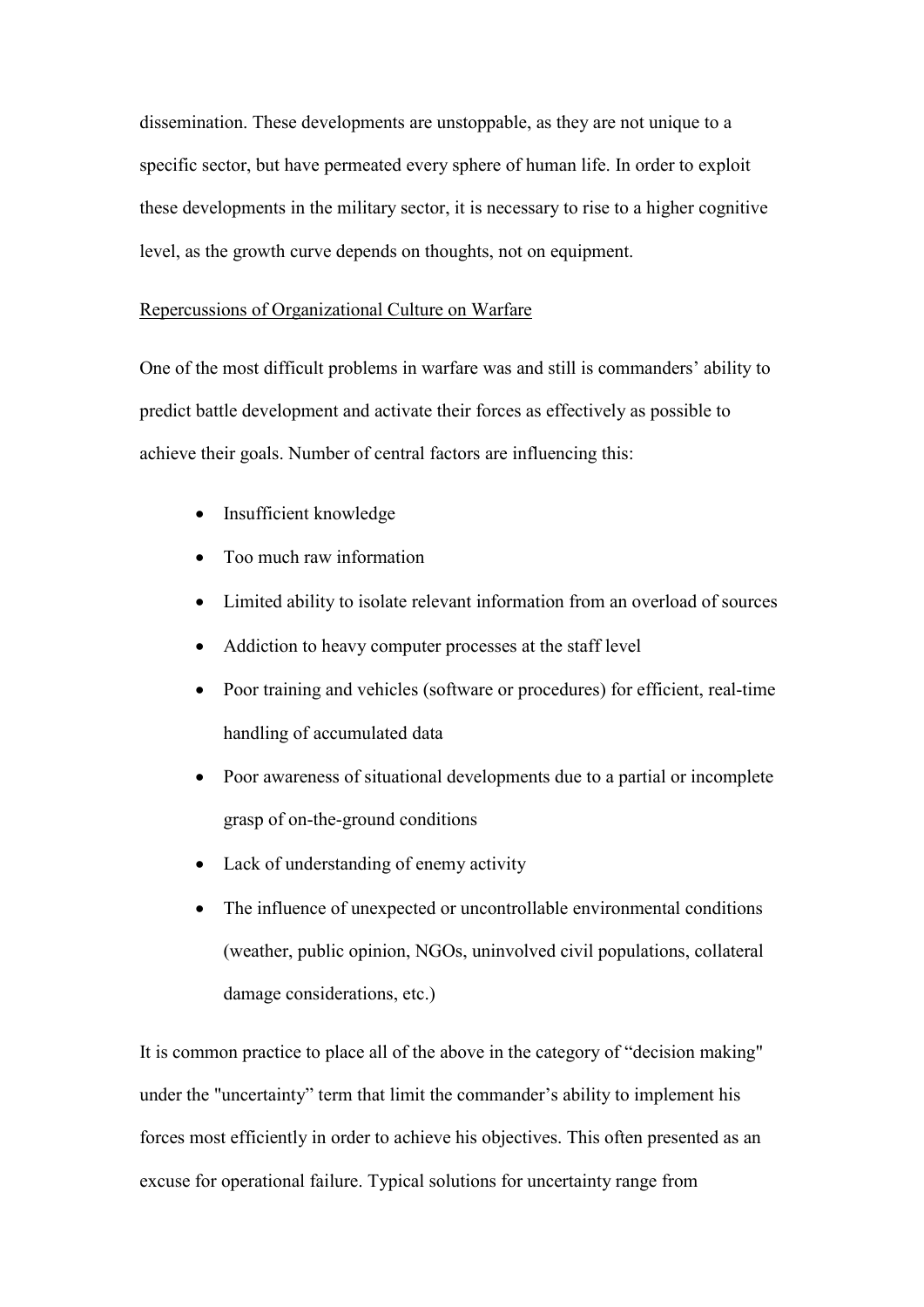concentrating on ourselves and ignoring our surroundings, to using "a lot" (i.e. "activating large numbers"). There are countless examples of this, one being the ineffectual deployment of Israeli artillery and airpower in the Second Lebanon War of 2006.

It might be "comfortable" to blame failure on uncertainty, but it made less relevant in the information era. With innovative approaches and the help of new technologies, a different scenario might emerge where some of those problems might either diminish or disappear altogether. With the help of technologies for collecting, processing, analyzing and disseminating information, it will be possible to narrow the gap of uncertainty in knowledge and at the relevant time. The information era points to the need for solutions that will reveal problems or issues that previously hidden from our view. In fact, when one deals with the general in order to arrive at the particular, one is constantly chasing after one's tail. In the information era, we can build a more complete picture from bottom-up details merging with top-down data. The changes in information time and space (when and where information is available) leads to immediate reaction capabilities in closed circles.

After all is said and done, there will always be uncertainty, but it will not stem from lack of information, but from the fact that we are facing an enemy who as determined as we are. Despite our ability to influence his decisions, we cannot fathom what he thinks or what he will do next. The center of gravity placed on the commander's shoulders more than ever; quantities and equipment are not the decisive factor  $-$  as the last twenty years of fighting between states and non-state rivals have shown time after time.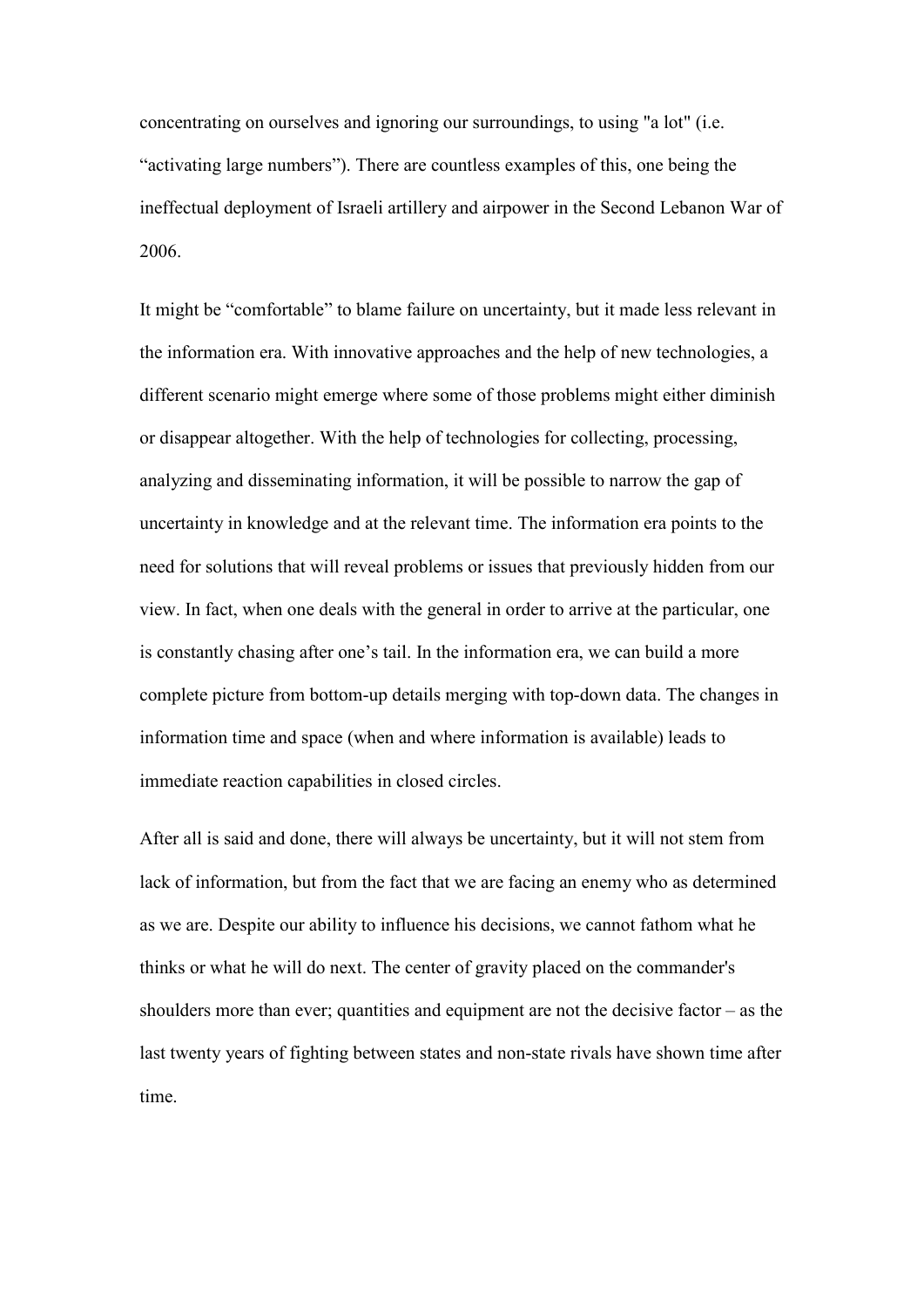We need to step forward into a new era, no longer involving upgrading existing instruments and systems, but rather making the transition to a very different future. However, in order to make this transition, a number of difficulties must overcome. We will concentrate on the command and control element in battle conducting and management.

### Information relevance

 This is not a quantitative problem, but a matter of effective organization. The heart of the question lies in defining the information that is vital to the mission: What do we need to know and when? This decision lies with the commander when he visualizes



how the battle will develop. Sufficient resources exist today for selecting, processing and disseminating

information to support activities as required.

It is obvious in retrospect that before every armed conflict in which we caught unawares, there were plenty of signals that we failed to interpret. The Yom Kippur War is a blatant example of this, but it is by no means unique. Mission command is primarily a different concept of how to organize and operate command and control for battle planning and command. It leads every commander to fulfill his responsibilities, it directs him to supply his sub-commanders with the vehicles to carry out their mission successfully and it provides the "big picture" to support their efforts and achievements.

Whether it adopted practically or theoretically, mission command implemented today as improvised problem solving; however, in the new information era it should become the fundamental concept in command and control planning.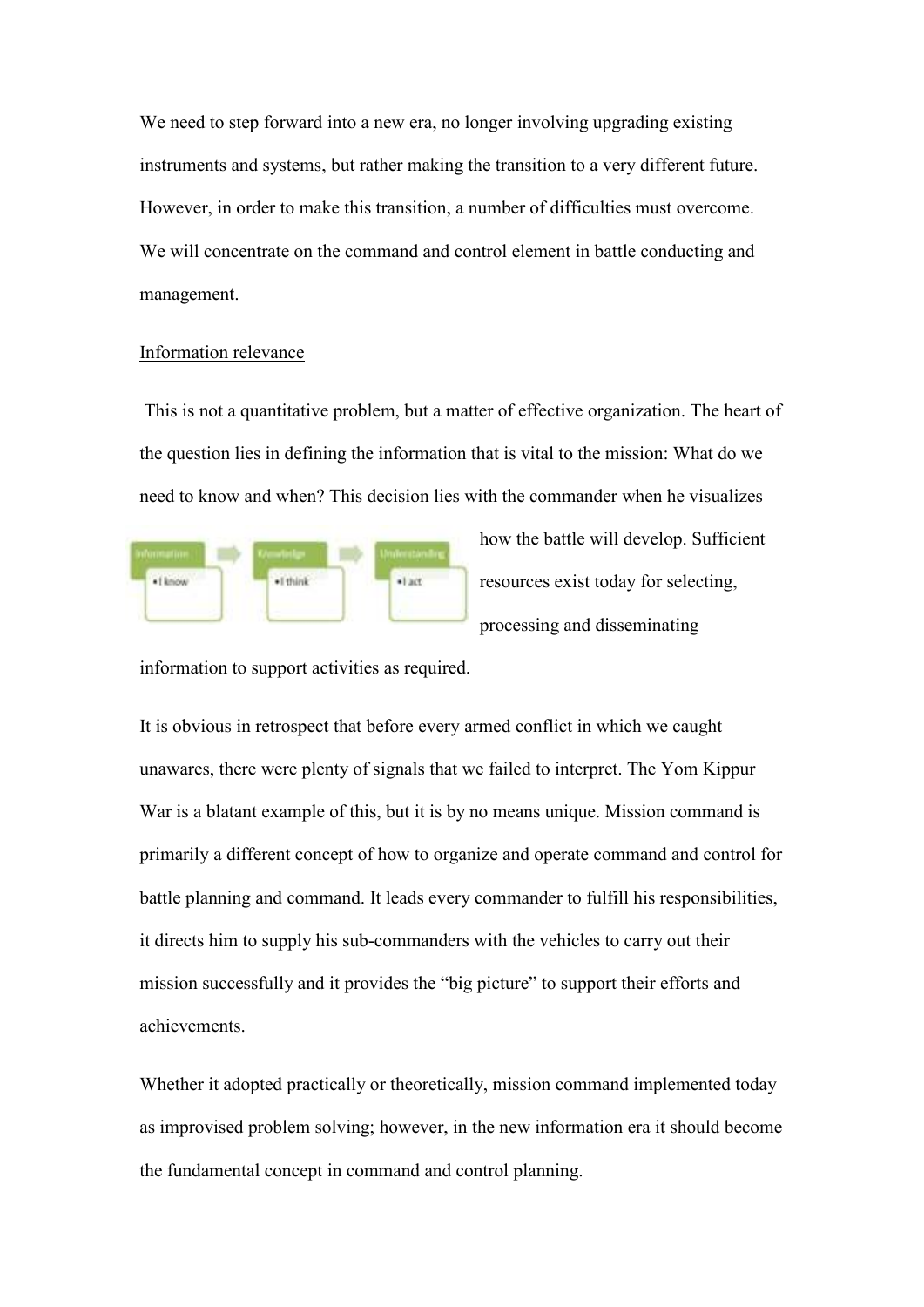- 1) Relevant information at the relevant time A surfeit of information, a rapid flow of events and a lack of tools for sorting, categorizing and processing data at the appropriate time all create blockages and lacunae in formulating situation analysis suitable for battle management. The information revolution has produced innovative tools for managing, analyzing and presenting data; it is necessary to characterize and introduce information systems tailored to mission command concept for information processing and distribution based on the command and control method to support agile and rapidly changing missions and responsibilities.
- 2) Commander training Computerized information systems do not think or make decisions, but function according to what fed into them; the art of creative thinking is a strictly human domain. Even after artificial intelligence systems are developed, they will rely on algorithms that human beings have created. As robotic decisions are purely technical, it will always be necessary for people to make decisions. Commander and officer training must be adapted to the rapid tempo of events and vast data accumulation. This means that training programs and technological developments must enable them to accomplish this successfully. In order to achieve this, simplicity is required, a unified and clear language, delegating responsibility, allowing margin of error, sufficient training and practice and more. A starting point would be planning and organizing mission command systems to replace organizationally based ones.<sup>i</sup>
- 3) Mission oriented analyzing abilities Analyzing ability depends on the prior definition of questions demanding answers. When starting out from a point of uncertainty, analysis performed in a generally determined format based on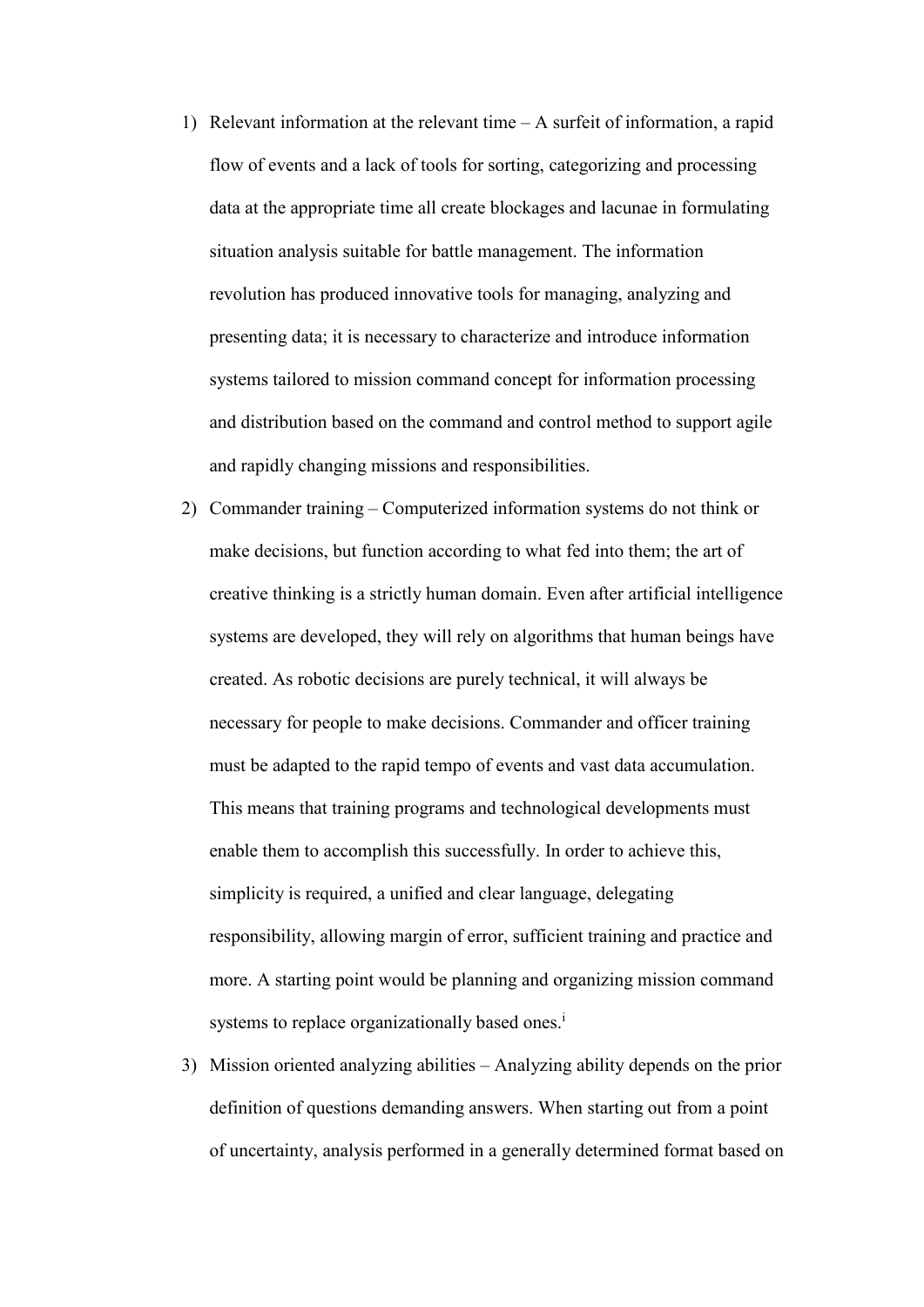averages, and the results are calculated averages. We create these averages by setting end states and procedures according to what we think we are able to achieve. Such conceptions limit us in depth, length and daring, not due to a basic lack of ability, but rather to a lack of operational and organizational information, understanding and flexibility. In the new information environment, "vistas" open up in the "big picture" that were not previously visible. The horizon (and there is more than one) changes. In the new era, the panorama that spread out before us has broadened considerably and has become more comprehensive and complex. It is multi-dimensional with multi-participants and is rapidly and constant changing. We are active players in it, no longer blind to the warfare environment. This holds true for all levels and creates new responsibilities, as we are free to make choices and focus less upon ourselves only. Mission command can enhance that new situation, and cancel the need for centralized control, as a hierarchical system cannot manipulate and successfully function in such an environment. Thus, the mission command concept should constructed as a general system rather than a local solution. When we realize that we have tools far beyond our imagination that can enhance our powers, we will dare to think ahead and accomplish far more. According to the present model, we search for the "end state," (i.e. how to complete the mission and achieve its objectives). According to the mission command approach and by non-linear thinking, the assumption is that we will approach our objectives through decision points. As each decision point reached, new ones will take that will lead us to the next point where the process will start anew, and so forth until the end state achieved. Information is our main asset and main obstacle at the same time.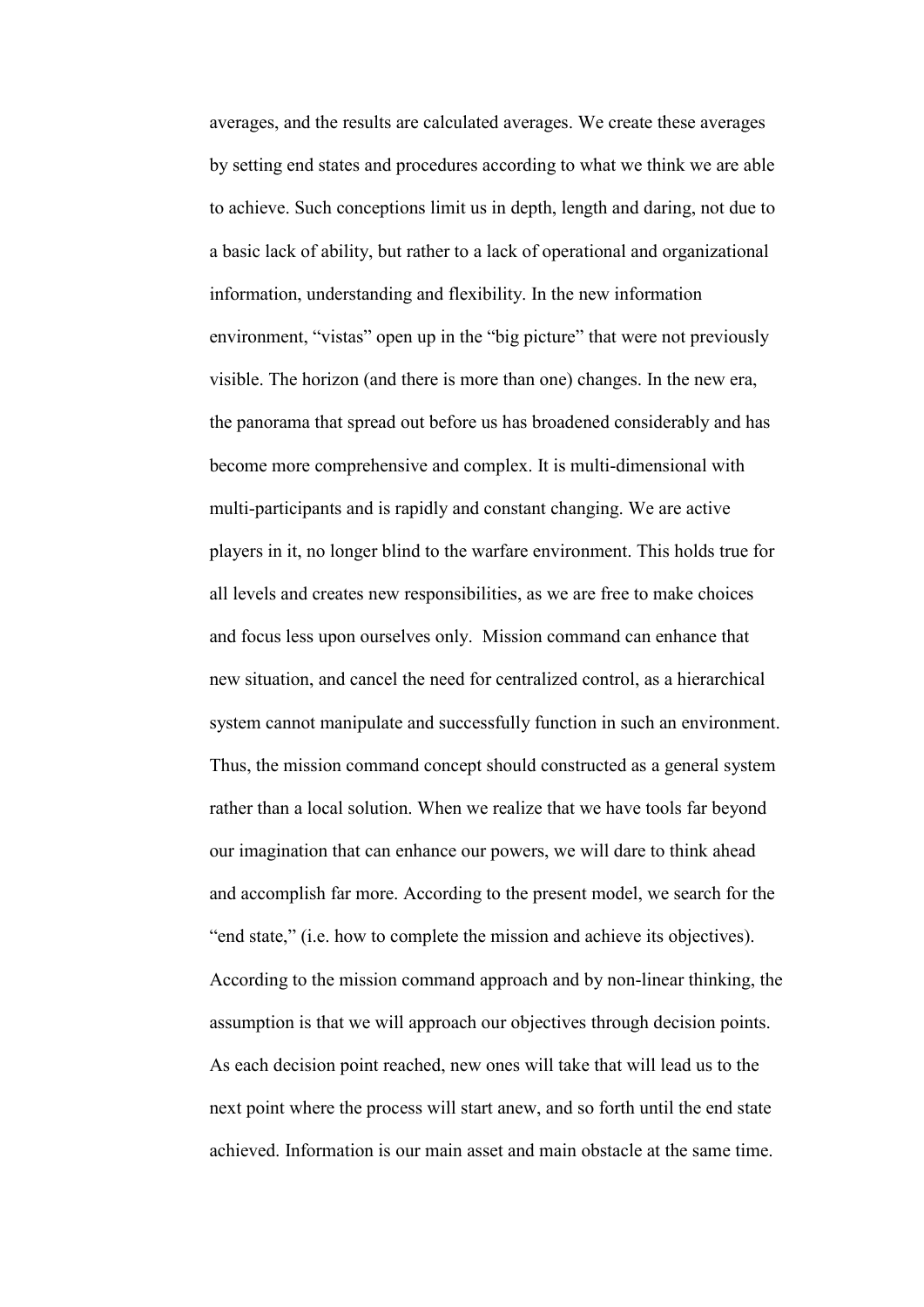The scope and quality of information needed will be limited to what is necessary for each step; the final mission is in the background, guiding us on our way. Thus, the necessary information that is gathered and processed will afford us freedom of decision and enable us to operate in a mission command framework.

- 4) Mission command narrows the uncertainty gap by developing non-linear networking concepts that operate in smaller, more manageable systems and function on all levels without losing control. On the battlefield, there are numerous factors out of our control, including the enemy and the environment, but with a more "mission oriented" design, we can predict their behavior and exert our influence on them. The new information era provides us with much more information in a much shorter time, but presents the danger of information overflow. We will never have absolute control and we must direct and limit the amount of information we need; control of information is the vehicle of the entire operation's control.
- 5) The enemy is (a hostile) partner The enemy's cognition functions under the same limitations as ours, thus it is possible to integrate the human element into both planning and operations. Mission command and non-linear thinking place heavy emphasis on the cognitive element, each point is a starting point; at each point, the enemy might face the unexpected, surprises or changes in directions and power; our fight is against human beings and we must consider this.

 Warfare in the information environment provides opportunities to gain local superiority in information (intelligence), operations (surprise, temporal and spatial superiority, superiority in power ratios) and control (initiative, stratagem,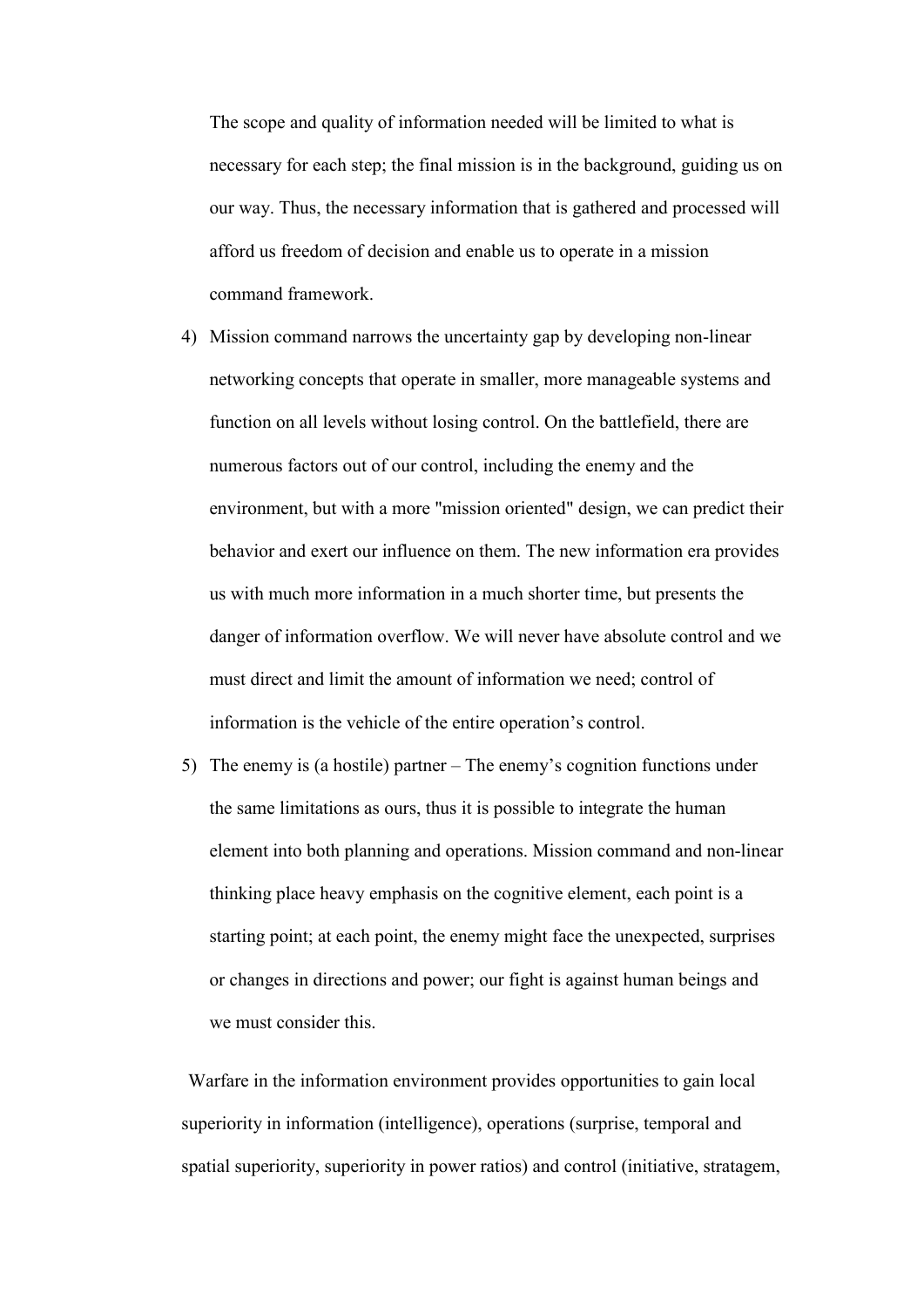exploiting opportunities and overcoming crisis). This is especially relevant in asymmetrical warfare (against an enemy functioning in the framework of terror or guerrilla). Such an enemy will perform numerous tactical, decentralized missions, while avoiding direct confrontation on the battlefield. It will employ uncomplicated technologically weapon system, strike at times, and places that exploit the element of surprise. Mission command constructed far well than conventional military configurations for strong, decisive, concentrated action that can cope with such asymmetrical conditions

6) Narrowing negative environmental conditions ("force majeure"  $\ddot{\text{m}}$ ) – If we improve our capabilities regarding the elements discussed above, the uncertainty gap will narrow to the point where "force majeure" might enlisted to work in our favor. Information could share to advantage with non-military factors in the fighting arena – non-combatants, economic bodies and public awareness – that could integrated into a purposive, unified information system. This may considered to the continual, integrated fourth (or fifth) dimension of information warfare.

## The role of the Commander

Mission command focuses on the commander and how he grasps the fighting development. Resources are not the main issue; their role is to offer the commander capabilities considerations for his decisions. The commander's field of expertise understanding the enemy, predicting how the battle will develop and assessing enemy commanders' fighting spirit, rather than concentrating on details about his deployment. The mission command concept starts with the commander's decisionmaking, but its tactical organization operates in a non-linear manner. Mission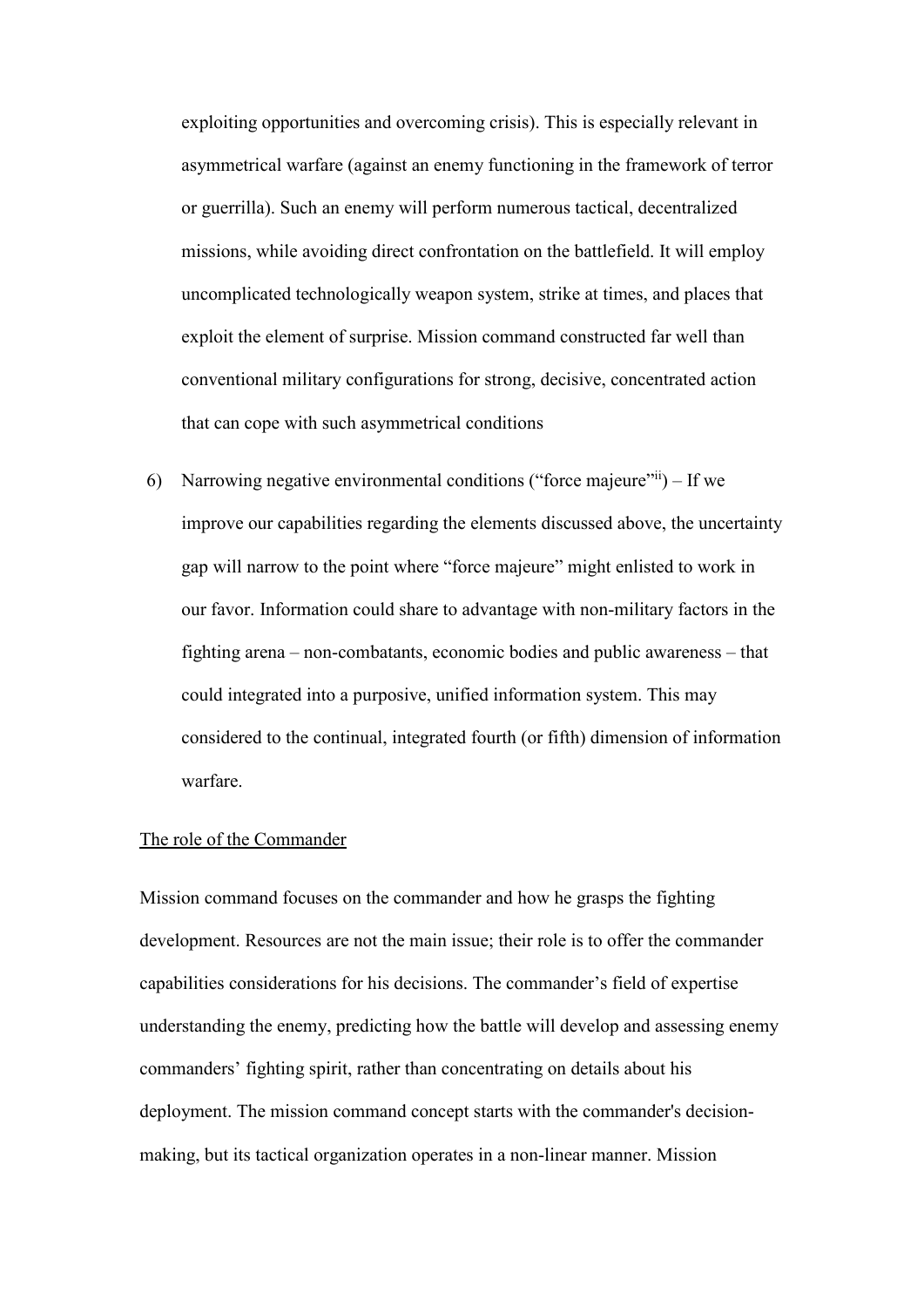command is a holistic concept with two main functions: in commanders, fighting in their own way supported by the higher echelons' decision-making process and supporting means allocation. Where does all this lead?

We understand that when planning upcoming operations, we must act based on many short-term, coordinated actions. Of course, there are long-term goals, but there is no rigid pre-planning of how to achieve them. An old saying states "Any plan is a basis for change," but here the changes are the plan.

An effective operation on an ongoing, multi-dimensional battlefield must include both long-term planning and a battle plan made up of numerous short-term actions. The objective of this is to arrive at each milestone with optimum conditions that will enable advancement to the next one. The plan is flexible enough to accommodate change, so that various circumstances are created, disappear or become more or less important according to developments. This approach demands close supervision of events and improved control systems that direct activity in real time and recommend the necessary adjustments.

This approach affords the commander in the field considerable freedom to decide, accompanied with relatively close support on the part of staff monitoring long-term developments. This approach does not only influence field tactical command, but also higher-level decision-making, staff work and planning. It demands broad integration of various bodies based on the degree of their influence on how the operation develops, while requiring headquarters capable of efficiently analyzing and processing data in the required period.

Because of this innovative approach to warfare, a new kind of work relationship must create between superior and subordinate levels, which is more akin to apprenticeship,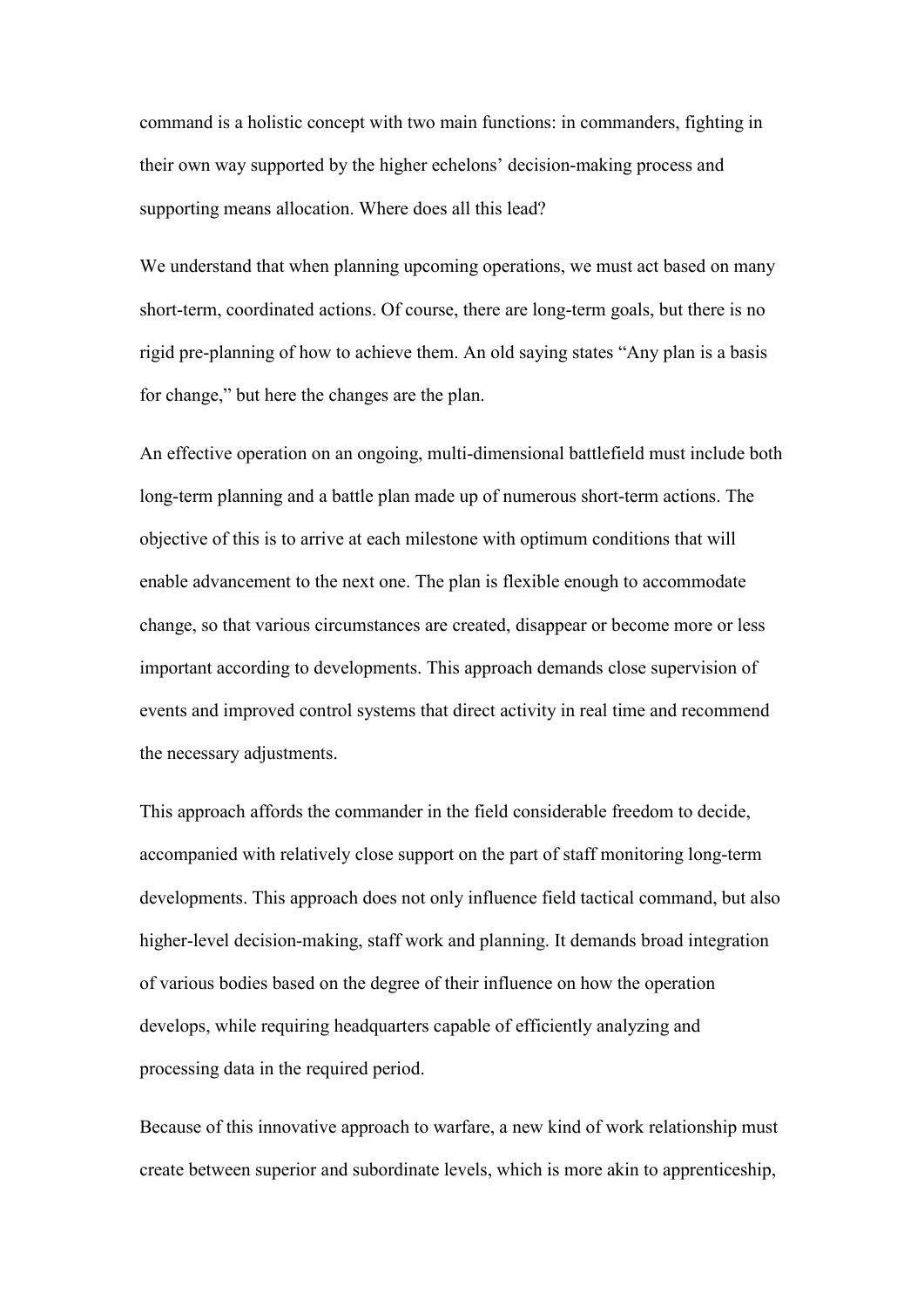accompaniment and support than to authoritarian, proscriptive leadership. The upper ranks must create and sustain conditions under which subordinate officers will be able to sustain successfully a mission command framework.

In order for a commander to do so, he will need maximum support from the next highest rank regarding information and resources. The information era makes it possible to construct information networks focusing on different areas and distributed for various purposes independent of geographical location. A commander might aided by information arriving from overseas for tactical battle purposes. The information era also enables maximum precision in aiming fire, thus expands the fire support availability based on effective range rather than proximity, thus minimizing the need for a large auxiliary force following the fighting units.

Nowadays the army must find solutions to a variety of challenges within the same mission, ranging from conventional battles to combating terrorism to stabilizing missions at the end of operations. It is impossible to establish a special army for every need, thus it is necessary to organize forces and construct doctrine suited to flexible, modular decision-making and operational forces.

Staff and decision-making processes will need to accommodate such an innovative approach. Headquarters (in their decision-making, supervision and control capacity) will need to adapt to such a form of operation and support the forces in carrying it out based on their specific fighting conditions and battle understanding. The staff needs to organize into subject-oriented teams to meet the concrete needs of specific missions (firepower, maneuvers, logistics, communications and intelligence), in addition to integrative teams that will direct the operation (managing the current battle, planning the next one or initiating special operations). In this form of headquarters, the staff's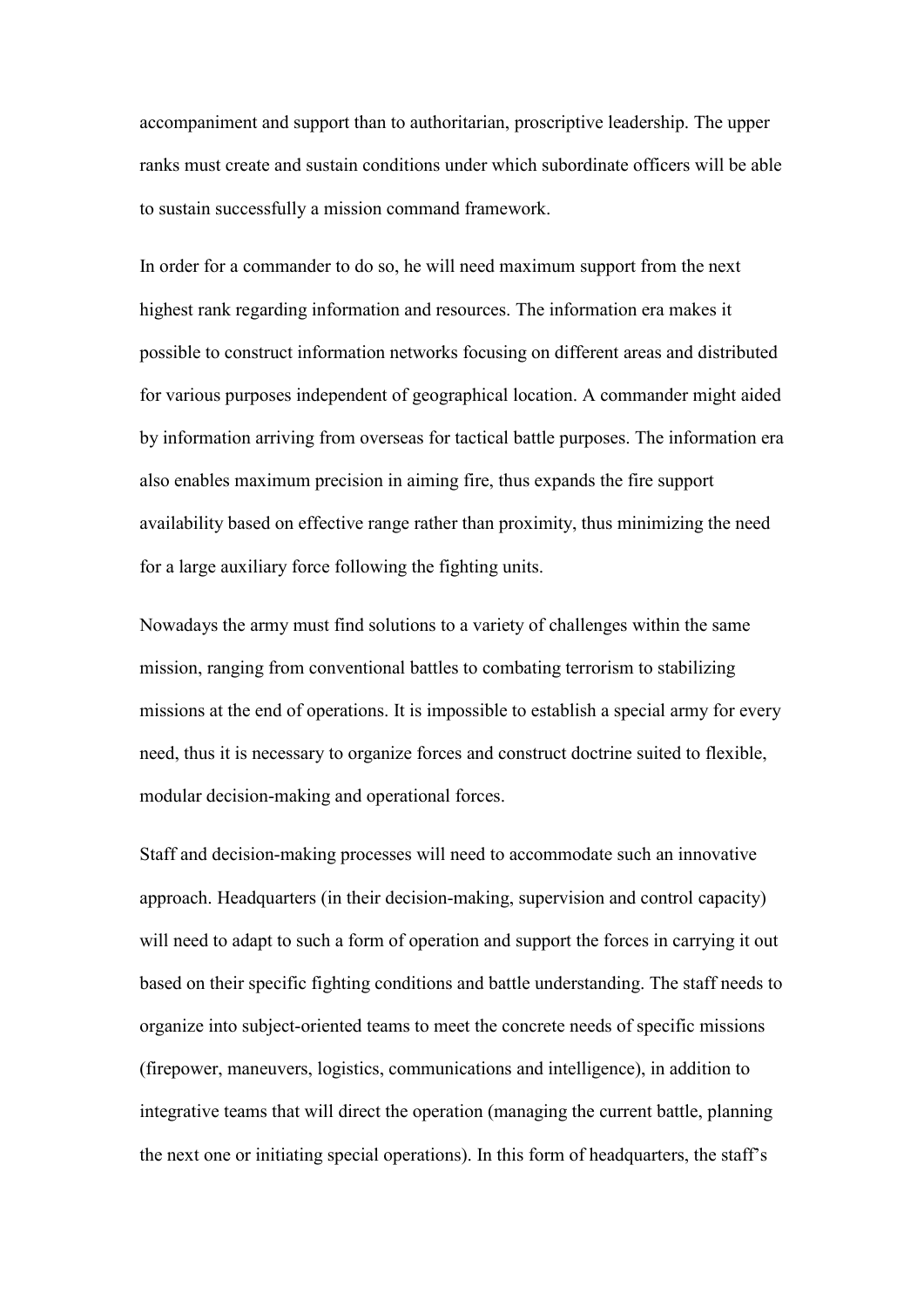need "to support the commander" is still there, but its main activity is battle control. Thus, it takes on the character of a fighting element in its own right, allocating supporting means, "building" the next step, operating "out of nowhere" fire, intelligence and logistics support and weapon systems supporting commanders at all levels in carrying out their missions. The headquarters is a crucial component in the networking combat arrangement. It operates both on hierarchical command channels as well as flattened operational support networks.

The battlefield simultaneously conducted on two major planes that include countless interim battles and systems:

1) The physical battlefield includes geography, population, economics, the army including its organization and equipment, the bureaucracy and the control mechanism running those systems. In other words, this a kind of hard engineering casing with clear, defined directions of movement and behavior that grounded in a set of rules with clear boundaries.

2) The information battlefield, including information centers, Centers of Power<sup>iii</sup> created by and for the physical system, but not necessarily rigidly attached to it. It operates as flexible networking connecting centers of powers based on interests. Its agility provides it with the ability to change constantly at a much faster rate than hierarchical connections within the physical system.

Both systems are present on the battlefield and the art of war involves employing a combination of the two according to command and control methodologies.

As long as we did not possess a wealth of information and the ability to apply it, decision-making was "made easy" and in cases of uncertainty, the guiding principle was to send in the greatest forces possible. In the age of industrial warfare, wars often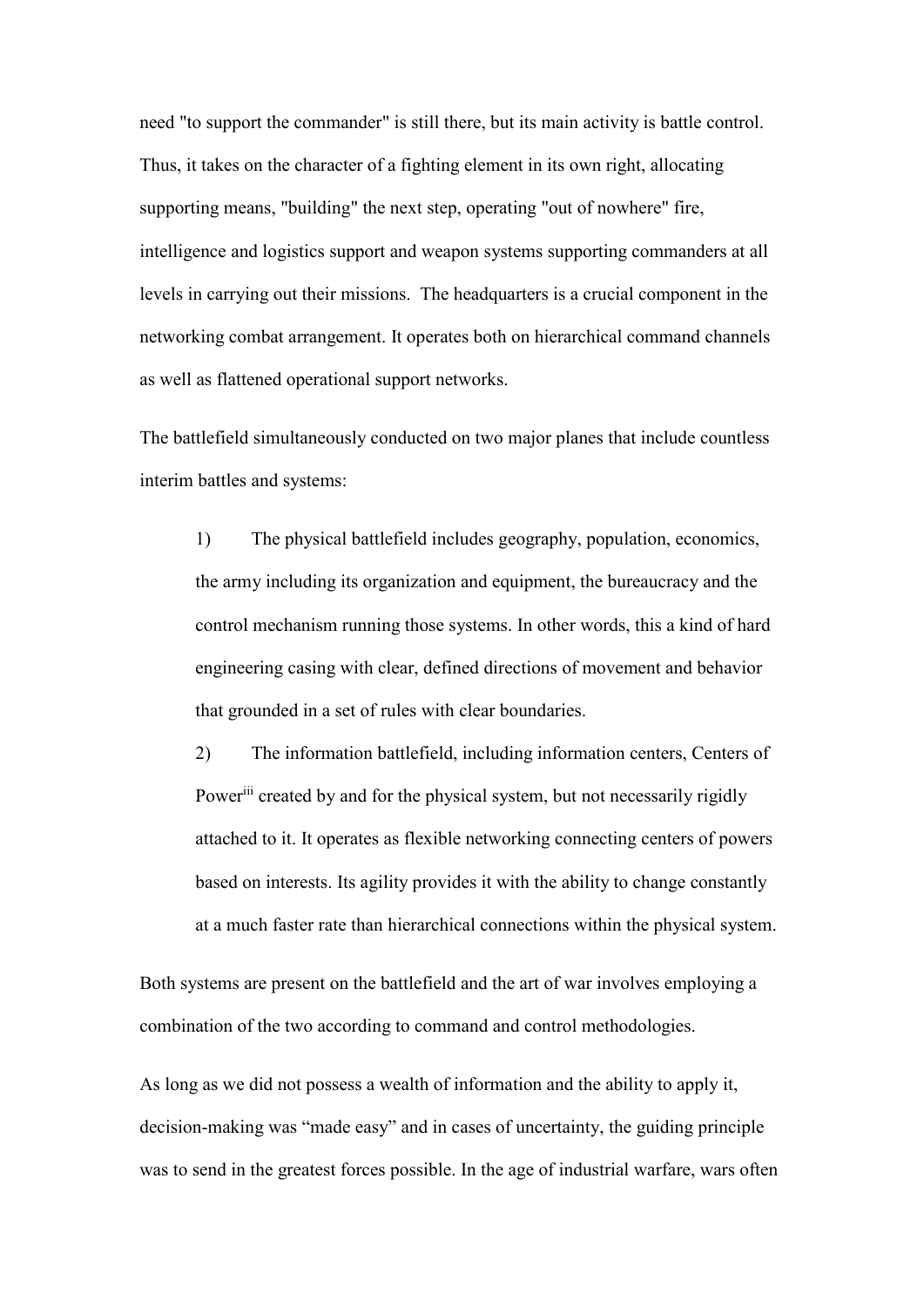won by quantity, whereas in the information era and with the appearance of irregular fighting concepts, quantity might constitute an obstacle. The information battlefield demands attitudes to time, space and quantity that differ from the physical system; it loosely connected to geography, but strongly impacts human cognition.

This type of battle is multi-dimensional and affected by non-linear influences. It consists of dynamic, changing forces linked by networks that are not subject to rigid, static measurement.

If we acknowledge that we are living within two parallel systems, questions arise regarding how to integrate them into a decisive physical-information interface. We might integrate them gradually according to our level of understanding, not as a revolution but as a gradual evolution. An example of this is the combination between electronic media – television and social media – and political culture and public opinion. Net superstars have become trendsetters and politicians curry their favor. If in the past, the electronic media served the purpose of informing the public and conveying the establishment's messages, today this is a two-way process, with a constant flow of information from the public to the politicians. "Physical" technology has caught up with cognitive development, and this process has just begun. As this involves interfacing between two different systems, it is not a "natural phenomenon," but one created by and for human beings.

We exposed to a very different reality from what we assumed until today, a new world where old explanations have become irrelevant. Our task is not to create tools that "tame" this new world to fit our old conceptions, but to develop new insights, not to upgrade what exists, but to take a bold step forward into the future. For example, for hundreds of years we sought decisive war  $-$  to eliminate the enemy fighting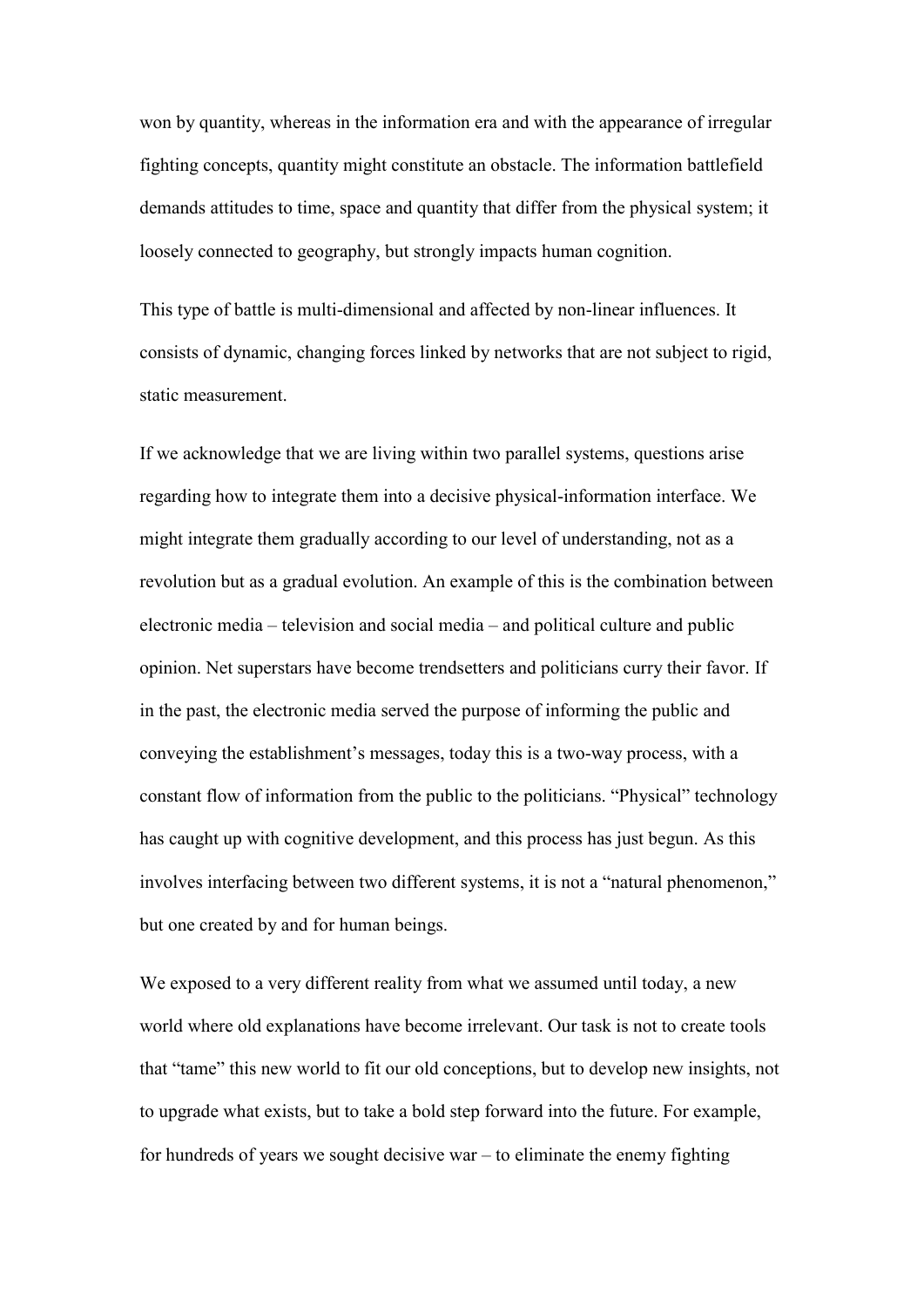capabilities; in the information age, we might reach our goals by eliminating the enemy's will to fight – and that calls for very different means and methods.

However, if this process not fully understood and carried out ad hoc to meet a specific need or solve a certain problem, the result is a tangle of solutions that make it difficult to apply the new capabilities on a large scale. It becomes a case of "too many trees hiding the forest".

Today we are on the brink of improving our capabilities, but since we cannot change human nature, we must equip ourselves with tools enabling us to create interfaces for exploiting what is beyond our comprehension. At the "other side" of nonlinearity stands chaos. If we step into the nonlinear zone, we must restrict our steps forward. Regarding military systems, command and control tools fall into this category, whereas dynamic, flexible command – (i.e., mission command) constitutes a higher level of traditional linear command precepts.

Since today these potential developments exceed our ability to comprehend fully them, we must find ways of going forward and employing them to our benefit. Limited human capacities tend to create interfaces that turn the virtual and non-linear into something that can measured and controlled, that we can "live with". Such interfaces mainly involve systems for processing and analyzing information and rendering it applicable to human purposes. As the human brain tends to translate concepts and non-linear outputs into the linear systems to which it is accustomed and according to which it can activate devices in the physical world, it requires an interface that creates a dialogue between non-linear and linear systems.

The correct manner of employing these tools would be a combination of human control and flexibility without exaggerating in either direction, reducing bureaucratic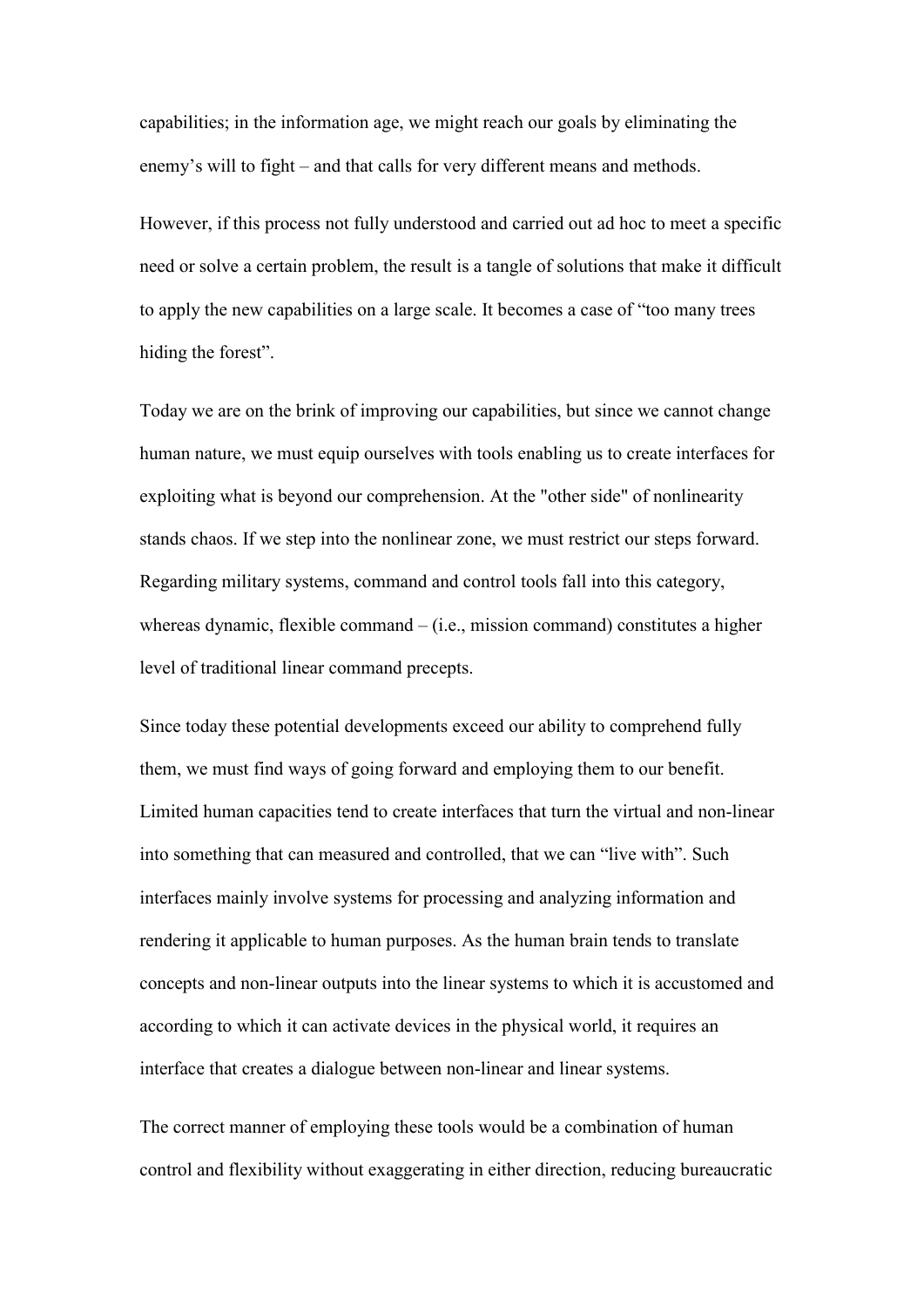regulation on one hand, but avoiding total freedom and anarchy on the other. The mission command approach can create tools by which to maintain regulated hierarchical command integrated with flat networking control.

In the information era, a tremendous burden placed on the commander, as the constant flow of information might engulf him; the issue is not collection, but processing. In a hierarchical command system, information streams through a central "plumbing" system that is prone to clogging. The mission command concept demands that at every level data directed in such a way as to achieve the required results. According to hierarchical concepts, information directed by the higher level toward subordinates; according to mission command networking concepts, commanders at each level pull the needed information from the data power center. On the one hand, this places a heavy burden on the commander, who now needs to define what his information needs are and make sure he receives them; on the other hand, he is can tailor the information to his needs and plans.

#### Adapting Language as a Condition for Understanding and Control

As was always the case in the development of human culture, a language must developed that is capable of describing reality and allowing the development of more appropriate behavior. Our world of linear concepts is two-dimensional and



*Figure 1 - Changing terminology*

insufficient. It must expanded to describe a virtual world that cannot be mathematically measured or weighed and is fundamentally impermanent. It must be able to describe concepts that are not absolute and whose central axis involves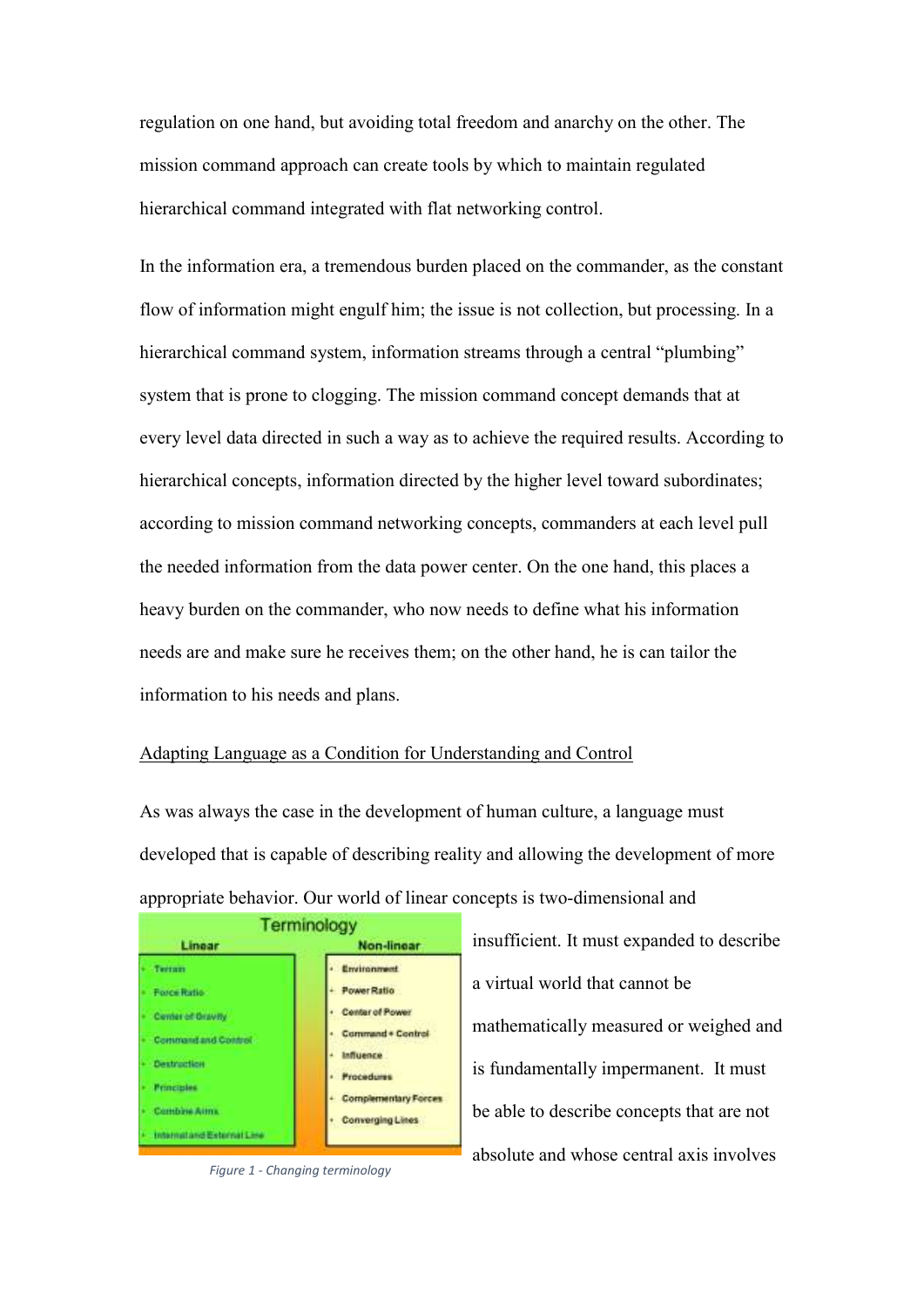processes, not results. There is no "black and white"; anything is possible in the proper conditions; what is true today might be very different tomorrow. Even without our being able to describe such a situation in a way that we can comprehend, we can still use it to our advantage. Concepts can aid the operational organization in developing and exploiting situations and making alterations according to developments, thus exerting influence but not necessarily "conquering the mountain," reaching the final goal. Language can channel thought in new, creative directions.

## Recognizing the Temporary as Permanent and Preparing for what is Next

If on one hand we know that the outcome will be different than we expect and on the other, we know that outcomes can influenced by our performance, we must not exert all our initial efforts in achieving the result. We must rather invest sufficient energy in gaining superiority, while constantly examining what is happening around us, retaining sufficient reserves in order to gain the initiative and advancing toward the next higher goal that was determined in advance.

Of course there are liable to be unusual circumstances in which over-investment is likely to avoid "distracting" developments. But this will mainly occur in situations where one side has a clear or absolute advantage; In a non-linear perspective, there will always be the next phase and it will always be a critical and decisive one from which our further plans are derived and achieved, leading us on to our goal.

All our plans are subject to an expiration date, especially since we are confronting a rational foe; this being so, we must understand that absolute superiority is transitory and subject to quantitative and qualitative limits, as a wise enemy will always find ways of overcoming them. For example, the superiority of regular armies with conventional fighting power has brought terrorist organizations and less powerful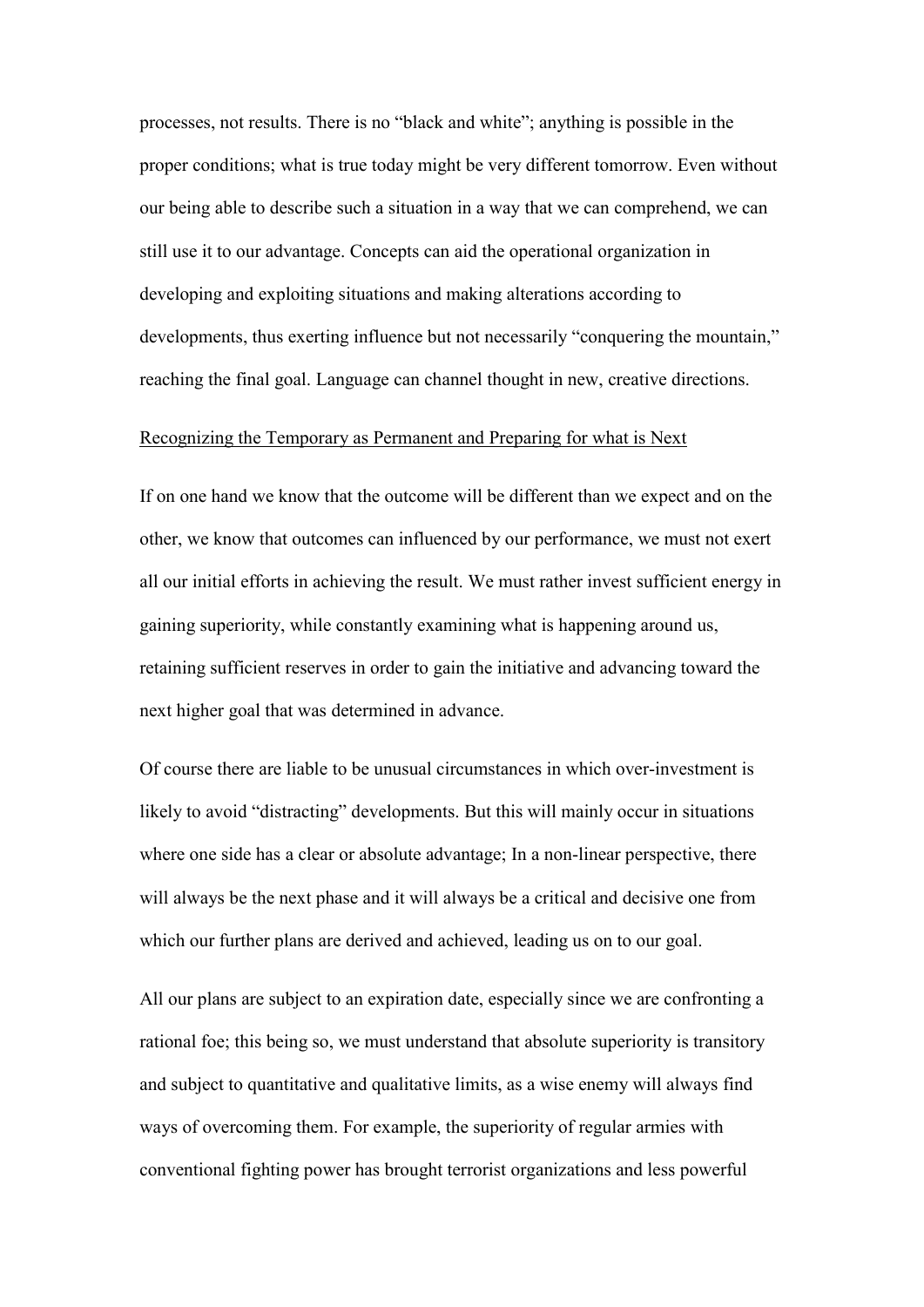nations to make the transition to semi-regular urban warfare, while recruiting forces and resources that do not rely on military might. In this manner, they have neutralized the ability of regular armies to achieve absolute victory, some examples being Vietnam, Afghanistan, Hezbollah in Lebanon and Iraq.

The argument between "sufficient" and "absolute" power in warfare (influence versus annihilation) is a long-lived one. On the eve of World War I, Sir Julian Corbett claimed that at the ocean "the first goal of the fleet is to ensure that the sea routes remain open in the most economical manner," while Sir John Fisher, the first Admiral of the British fleet was of the opinion that "the fleet's first priority is to find the enemy fleet and destroy it." (Falls, 1960).

On land Clausewitz (1780-1831) and other military theorists claimed that the goal of war is destruction, so it is necessary to concentrate and destroy the major enemy force, after which a situation will created in which victory and other goals may realize. Clausewitz wrote, "To achieve victory we must mass our forces at the hub of all power and movement, at the enemy's 'Center of Gravity'; thus will we reach our objectives." Clausewitz, Book IV, Chapter 11, p. 258.

### Continuous Warfare Having No Clear Conclusion or Single Center of Gravity

In military planning, two concepts - "end result" and "center of gravity" - serve as the basis for detailed operational preparation. They meant to create a framework for planning and running operations, based on the idea that it is possible to determine "anchors" in battle development whose attainment will guarantee operational successes. This idea based on a planner's point of view.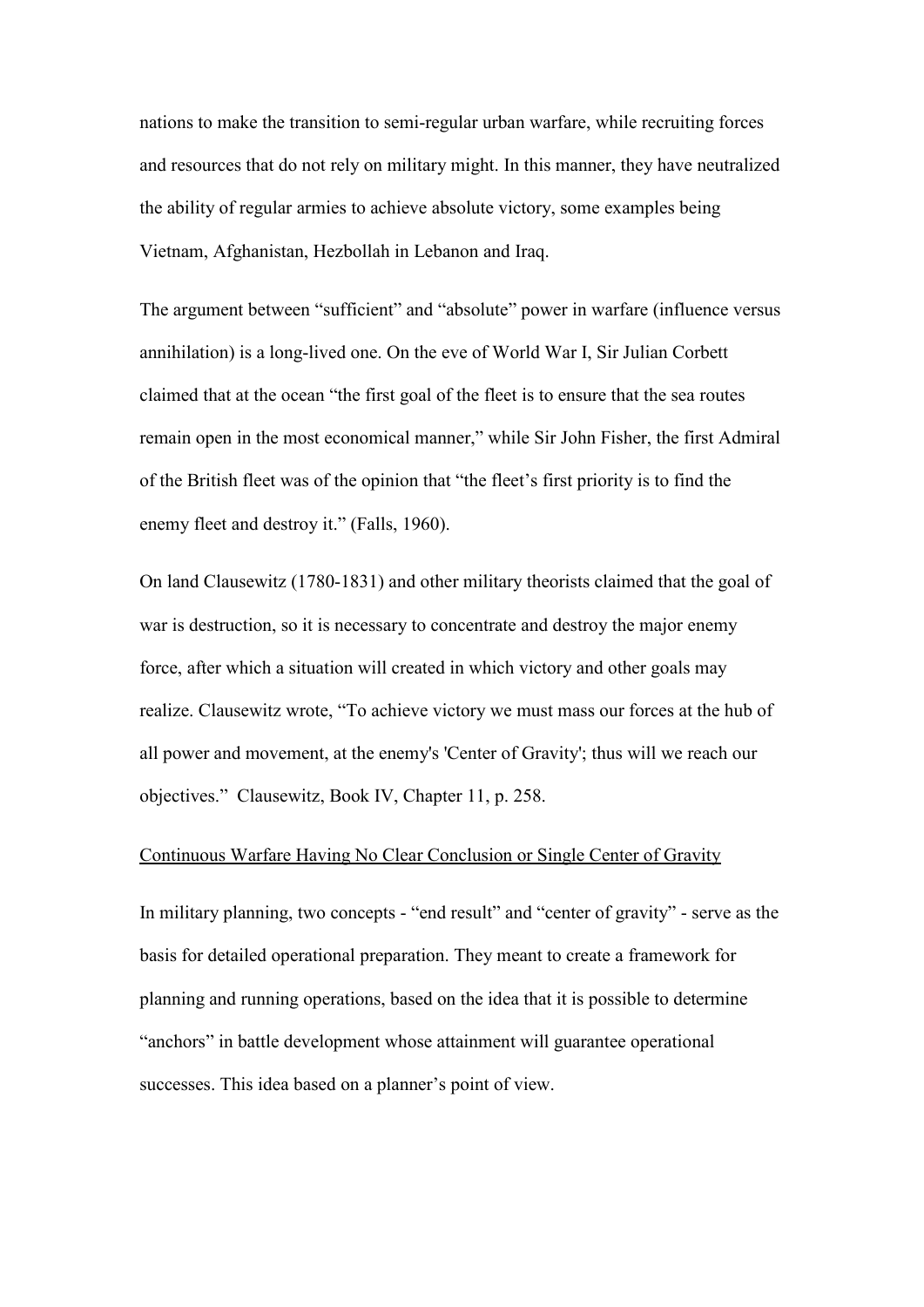In a situation with no clear finish line, there will be no center of gravity in the accepted sense. Rather there will be centers of power with varying degrees of importance according to the level of fighting develops. We are witness to decisionmaking centers (on the tactical and operational level) and centers of power (on the operation and strategic level). The former serve primarily for planning and managing the battle, whereas the latter serve for planning and managing the entire operation, having critical influence on the campaign. Today, when planning and activity carried out with linear vehicles, which are unsuited to a non-linear reality, a conflict arises between the organizational system and reality, which described as "uncertainty" or 'battle fog".

Rather than determining instruments that are comfortable to use and adapting warfare to them, instruments must be constructed that conform to the reality of the battlefield and that can that form the basis for our thought and actions. This resembles driving from one point to another on a well-paved and controlled highway or taking a crosscountry shortcut. One is familiar and relatively safe with no surprises, the other leads from point to point, allowing changes in direction and wider possibilities.

Heavy armies overloaded with headquarters and complex, hierarchical decisionmaking systems do not support a freer cognitive style, as it goes against "proper order". Heavy organizations need stability and definite procedures and methods subordinated to command and operative principles that are comfortable for them. The encounter between Rommel and Montgomery in the World War II Western Desert campaign (1942) was a clear example of this.

The linear approach works well when both sides are conducting symmetric warfare, but not when one side (or more) breaks all the rules, driving the regular army to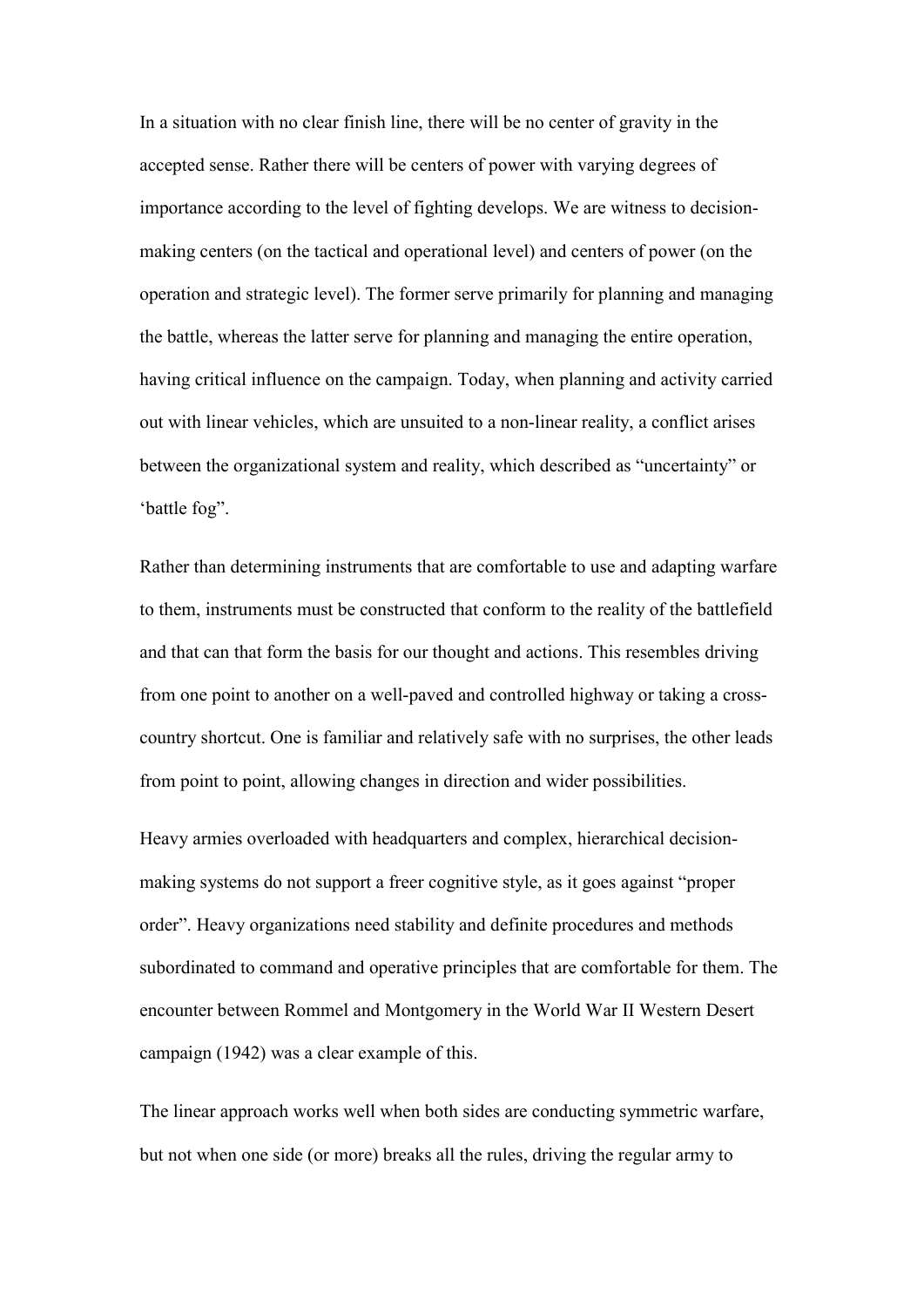complain about asymmetry, as occurred when the IDF confronted Hezbollah in the 2006 Second Lebanon War. Stubborn armies (and most of them fit that description) attempt to find ways of squaring the circle, (i.e. how to introduce asymmetry into the playing field), but like anything else, when this is unclear, unsuitable or based on insufficient knowledge it doesn't works, we fall back on quantity: If it doesn't work – send in more.

In consecutive fighting, there is no end state. Every situation is a beginning that flows in a number of directions, a variety of missions with various strengths and no center of gravity. There is rather an accumulated flow from many channels, while the center of gravity for decision-making is virtually and temporary created according to the nature of the mission. We are dealing with a battlefield impacted by forces, contingencies, local situation and other environmental conditions. The flowing plan constructed for change from the outset, containing many decision-making points in which it is possible to design a different type of battle and construct a "new" task force from a variety of teams. Mission command-style planning tailored to ceaseless adaptation. Obviously, the tactical level cannot possess endless flexibility, thus the appropriate mission command structure based on firm organization at the unit level and maximum flexibility at the support and combat support level. Since in the information era we operate in the form of networking systems, one is not restricted to what one has on hand; support in all forms can arrive from a distance, as long as it is in range and linked with effective communication.

### The Operational and Strategic Level

The national security arena in which we live is fundamentally different from what it was two decades ago. The clear boundaries between civilian and military (strategic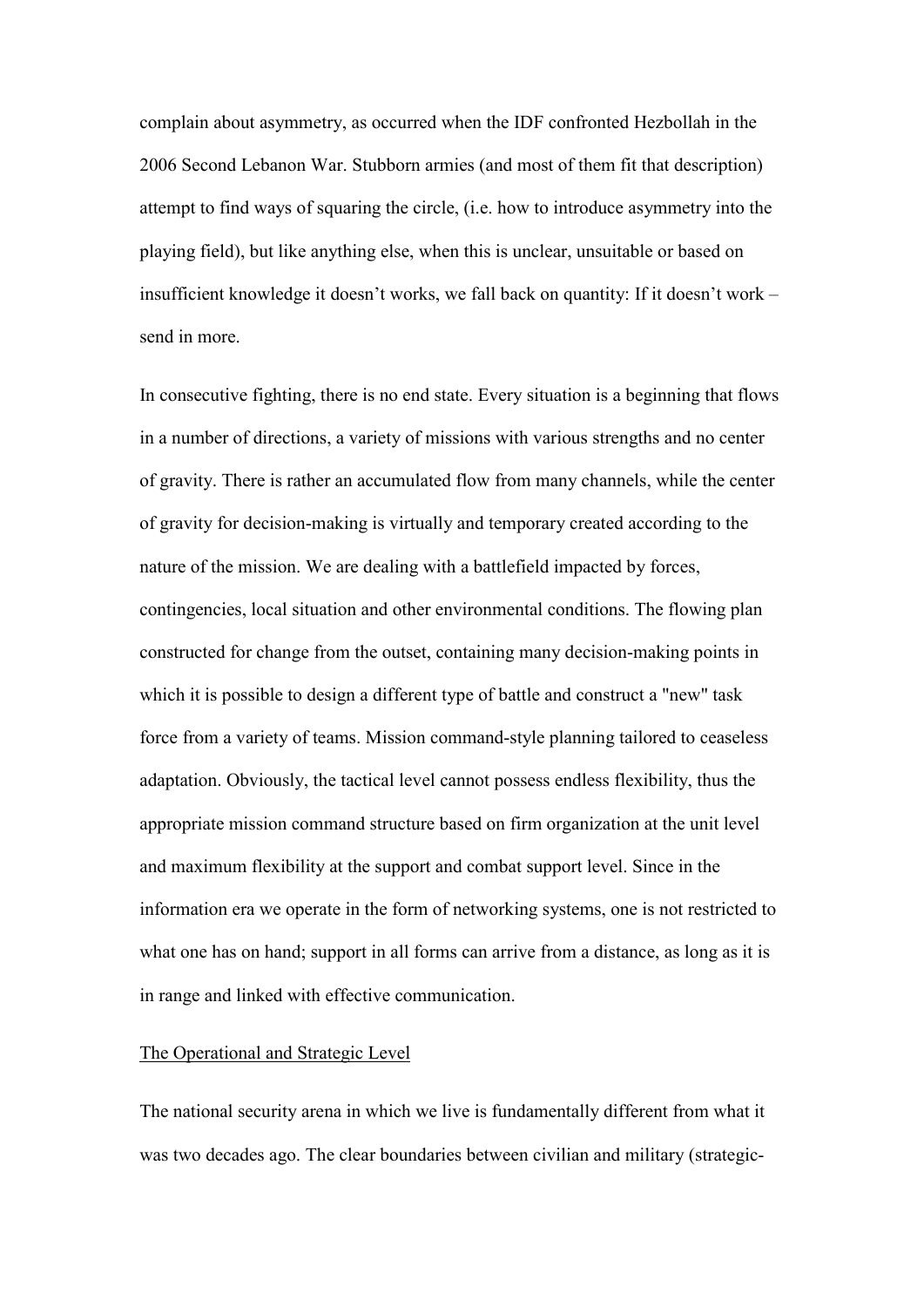operation-tactical) have considerably blurred and the distinction between lethal and non-lethal wars has become less clear than it was in the past. If in the past they appeared one after the other, nowadays they are combined one within the other.

The involvement of distant contributory factors has increased and the dependence on allies has become a more vital commodity than in the past on all levels. The influence of non-combatants, the media and non-government bodies may found at every turn and might drastically affect freedom of action.

The war does not end when the guns fall silent, but carries on by other means. After achieving their war objectives, the army moves on to other types of activity. Wars conducted by task forces as the coalitions that fought in Bosnia, Iraq and Afghanistan emphasize the need to integrate stabilizing operations into their combat doctrine, (i.e., the campaign after the fighting). A few weeks' fighting becomes a prolonged military effort that continues over many years, as was the case in Lebanon from 1982 to 2000, Iraq from 2003 to 2011, Afghanistan, Bosnia, Chechnya, and others. The IDF has also adopted this concept into its doctrine. Operations found in the security zone with different degrees of severity and definitions range from crises, disputes, terror, guerrilla activity, limited war and more. Battle doctrine demands an answer for all of these situations.

In most cases, it is the same army that needs to adapt to the new situation, so a doctrine is needed that can be adapted to this reality. An open framework needed that is sufficiently flexible to accommodate non-linear fighting, thus mission command and a doctrine based on net-centric warfare appears to be a good solution.

## **Overview**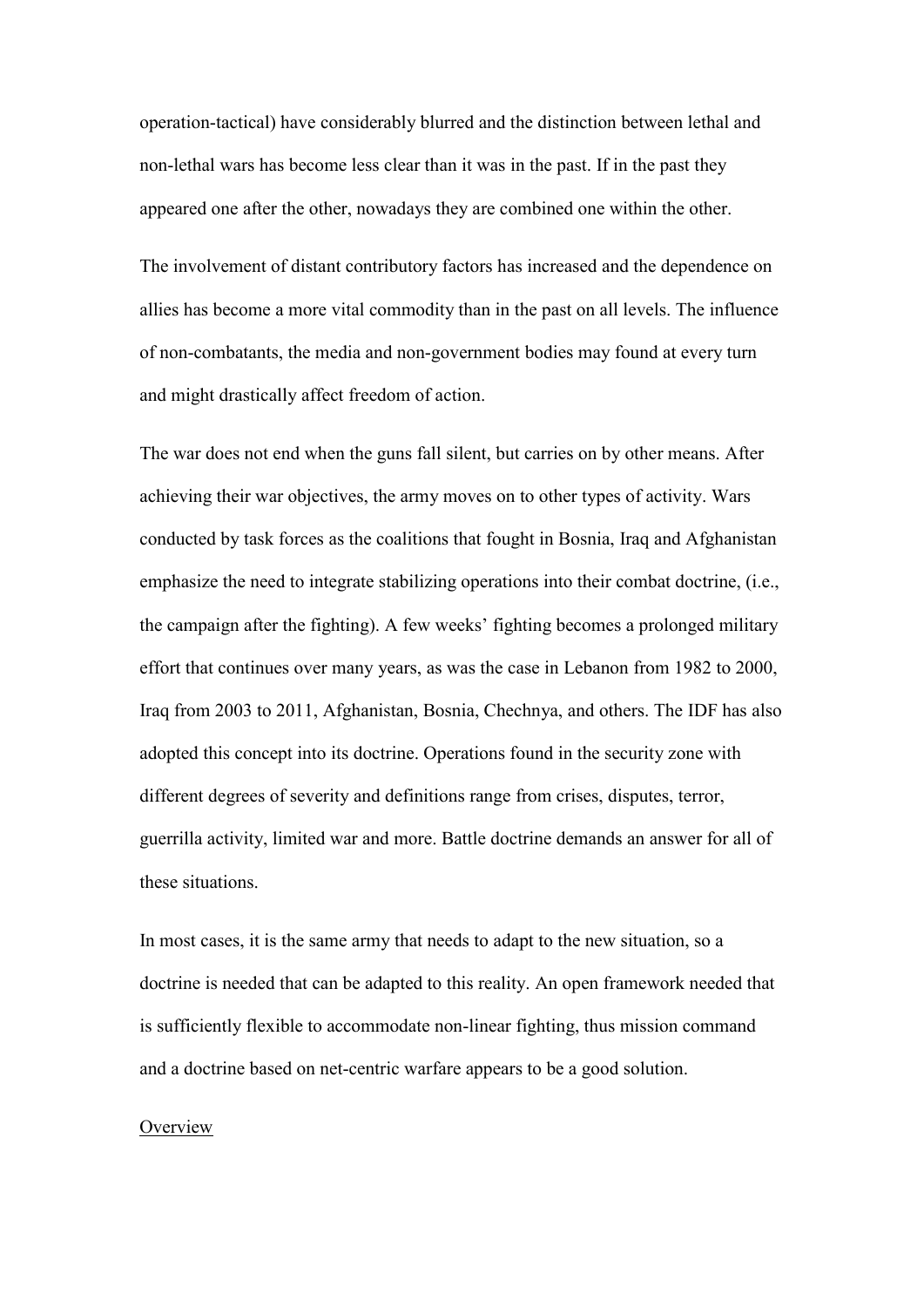One way of examining the matter is to determine a war definition. Countless books have written regarding this and countless suggestions have made, ranging from quantity (size of force, amount of damage and number of casualties etc.) to objectives (political, military, national, etc.). In many cases in the past, wars defined and evaluated according to the amount of devastation and number of casualties.

Today these clear boundaries have become blurred, while a good number of military and political objectives are achieved by the combined forces on the "ground" as power demonstrations (in many cases by proxies) and threats of using lethal or nonlethal force. The repercussions of this unclear situation are inevitable, on both a theoretical and a practical level. The distinction is not dichotomous: the infiltration of influential non-lethal forces onto the battlefield has not canceled out the use of violence, but has changed its nature by adding new kinds of power tools. The nonlethal weapon system arsenal has expanded dramatically and has created an additional - virtual – warfare environment that influences the battle sphere in ways that other developments have done in the past (air and space dimensions).

Nevertheless, war has remained the imposition of one side's will on another by use of force, although many elements have added and the foe has changed its shape and function. The ratio between lethal and non-lethal has changed, meaning that when destruction is dominant, the fighting arena is minimized to the site of destruction, while when the non-lethal is dominant, the fighting arena broadens and deepens and the lethal element becomes only one component and its relative value gradually decreases. Armies that were accustomed to reach decisive victories by destruction must accommodate to a very different reality.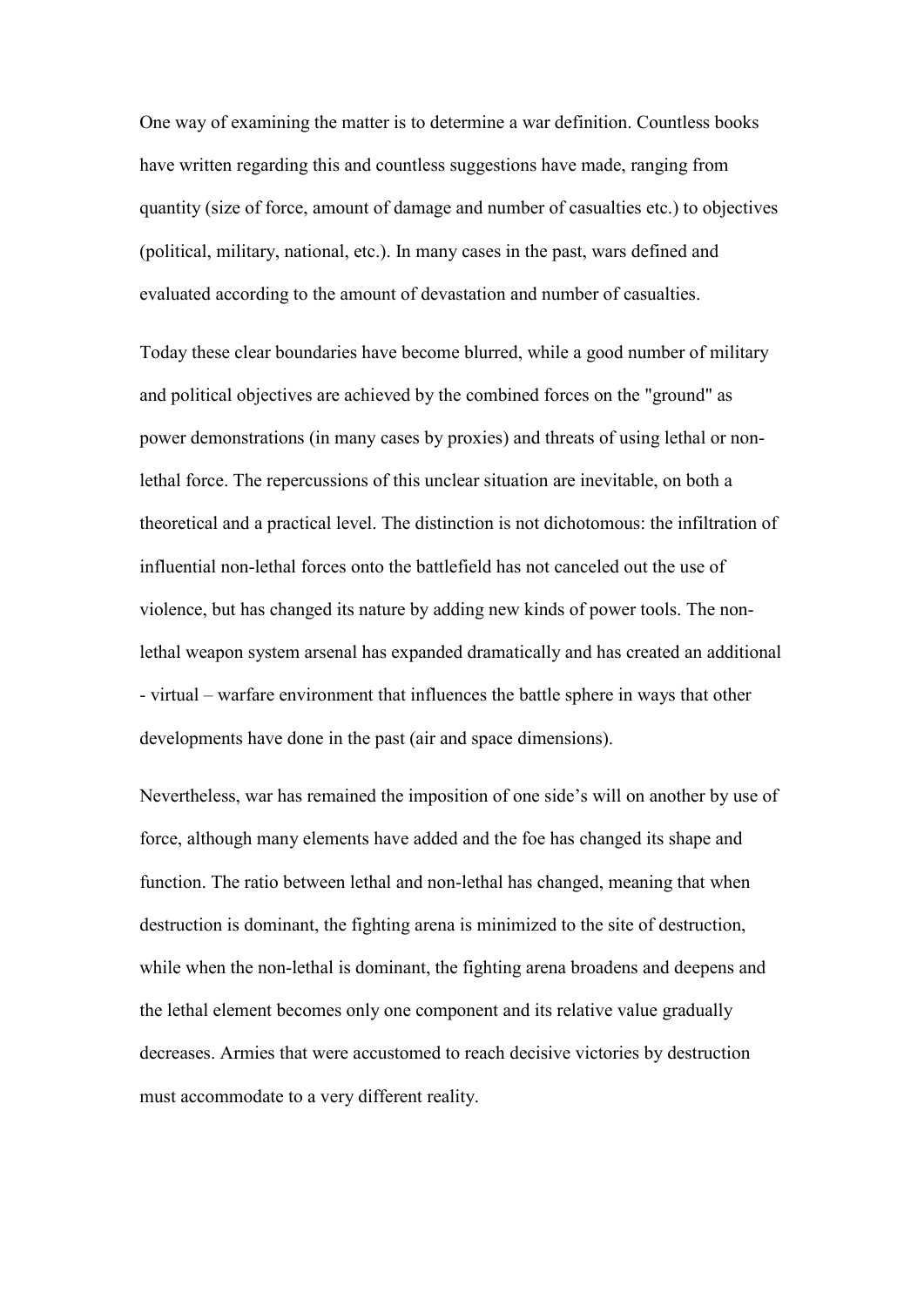It is possible to discern this in the relationship between civilian and military in wars of recent years. If in the past, the military component constituted 80 percent of the war effort and the civilian component finished the job, today the military component constitutes about 40 percent of the war and it mainly creates conditions for the civilian component to set out on the long road toward achieving its objectives. This may see by observing the war from beginning to end – the decisive battle is relatively brief and employs lethal resources in a concentrated geographical effort and relatively concentrated forces, whereas the final battle for achieving objectives is prolonged, decentralized and ongoing, integrating "civilian" elements and selective resources. Together in varying proportions they end the war, but the army is still chiefly responsible for creating the conditions for "ending the war".

The rise in value of the non-lethal component has changed the world order. No longer can one hierarchical framework acting under one commander achieve success on its own. There are no longer any direct connections between results and centers of gravity, rather everything is in flux with continual fighting among constantly shifting power centers. The lethal effort is limited and finite, whereas the non-lethal effort characterized by prolonged interim situations manipulating and supporting lethal outcomes.

#### Fighting by Proxy

With the realization that conquest or destruction in their various forms are the result of many actions and are not necessarily a culmination point, it becomes clear that it is possible to achieve military objectives by other means. When it is crucial to limit casualties and collateral damage and avoid political complications, enraged public opinion, it is preferable to act through a proxy. This enables continued pressure on the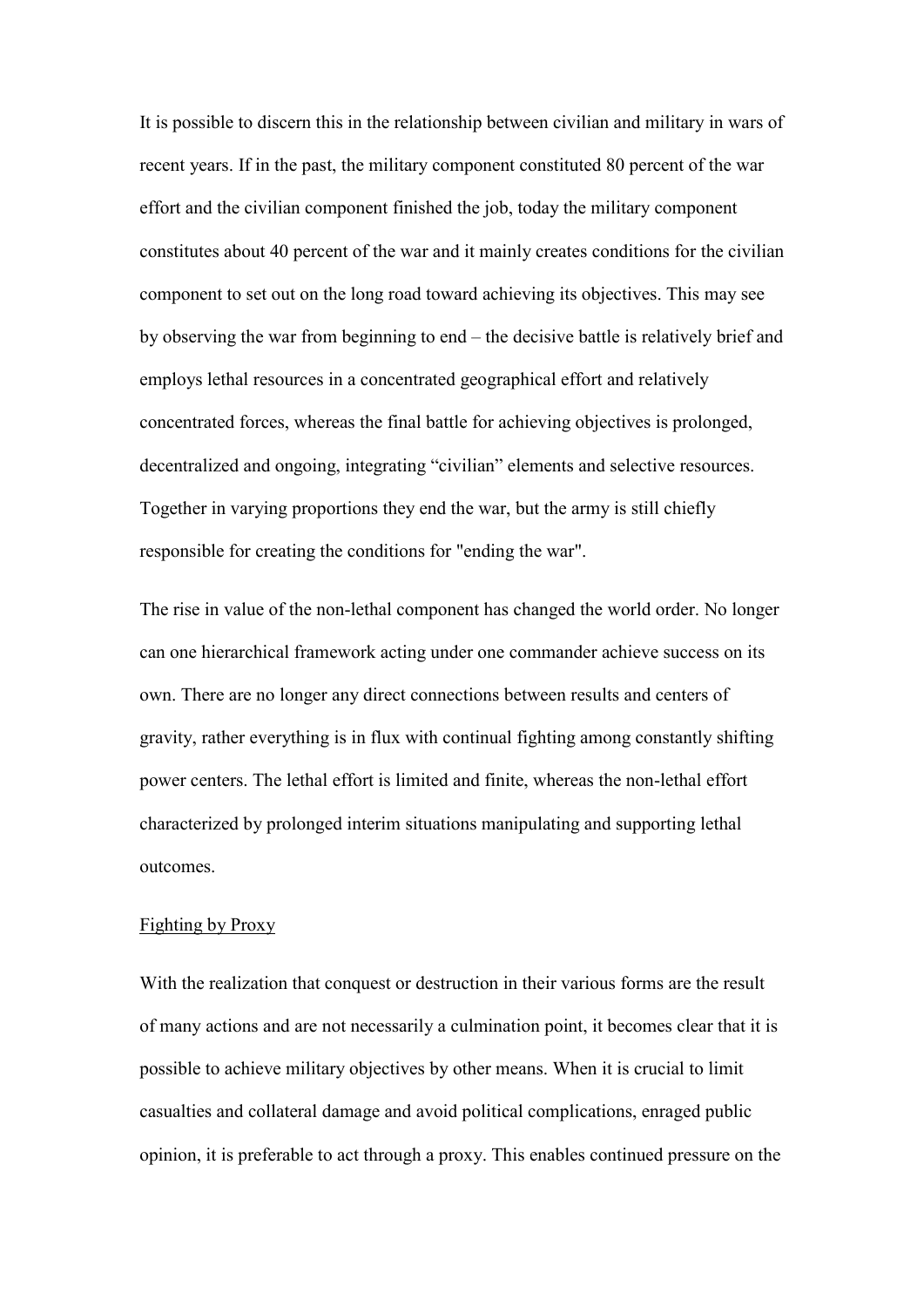enemy and ongoing fighting without directly investing forces and resources, even without holding nation states responsible. This is certainly not new, but in the past, it mainly done on a hidden strategic level, while today ongoing fighting takes place on both the tactical and operation levels. At various times Russia, China, Israel, Iran and many other countries have implemented such strategies. Here in addition, mission command is appropriate; the "proxy" assigned a mission and performs it to the best of his ability, while the objectives are define– from a distance – by the initiator. One form of proxy derives from information-era weapon systems to the point where it may considered a weapon system itself. Information management becomes a basis for a new form of warfare: the information war.

#### **`**What is the Significance of This**?**

If fighting is consecutive and the means of achieving objectives are ongoing, concepts, systems, the commander's behavior and the staff headquarters must all be adapted to this reality. The entire theoretical and practical system must be prepared for fighting in perpetual motion with changing forms and methods, meaning that the command and control system must enable and support perpetual change. Constant fighting demands clear definitions, for example the term "maneuvers," which previously defined as a combination of movement and fire, receives a new meaning. It becomes a combination of all the elements influencing the objectives, via achieving supremacy and control on the way to reaching them, including movement, fire, information, deception, shaking the enemy's defenses and the morale of its troops, interfering with reserves and fighting strategies and whatever else imaginable dedicated to the same mission regardless of its original chain of command. Ongoing maneuvering is multi-dimensional and takes place in a simultaneously physical and virtual environment, with varying degrees of dominance of one or the other, but with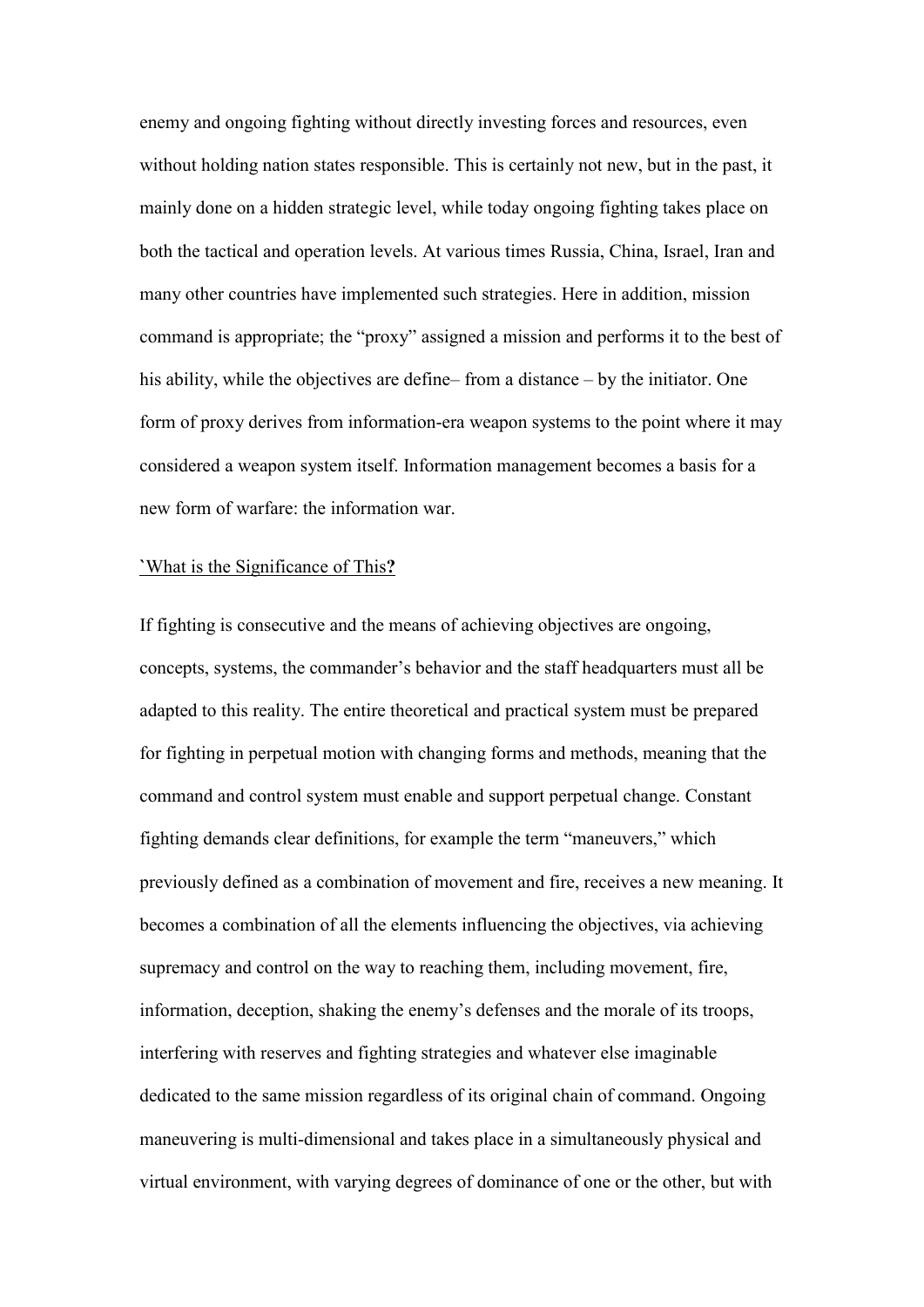them always working in harmony toward a unified mission under the auspices of single commander.

When results and centers of gravity are the cornerstones for planning and building a maneuvering force, the fighting plan will coerced to conform to our conceptions of the battlefield while ignoring those of the other side; we will pay the consequences, a blatant example being the Second Lebanon War of 2006. In the information era, we must organize forces and resources differently and develop planning and management processes suited to acting in a network-centric warfare environment combined with a constant fighting environment. This leads us to a "no-man's land" between linear and non-linear warfare and the more control over it we achieve, the better the results. The "no-man's land" is there all the time – we need to adjust to operating in it.

The way to gain control of this no-man's land is to construct systems and doctrines that overcome our cognitive limitations, to perceive, digest and act effectively in the necessary period and dimensions. Instead of operating with a limited number of large, heavy bodies, this will demand activating many small teams acting in synergy and harmony for a single unified goal. This begins by organizing a chain of command and net-centric control and information flow.

According to the traditional linear concept, we have five to ten elements in a formation relying on set of vertical channels for command, control and support. We build all kinds of "supporting" secondary systems to bypass checkpoints and shortcuts. The new information capabilities with rapidly streaming data creates overload even before processing starts, resulting in traffic jams and clogged arteries. A way to open this situation is splitting linear telescopic channels into specialized information centers supporting intermediate missions. The same idea applies to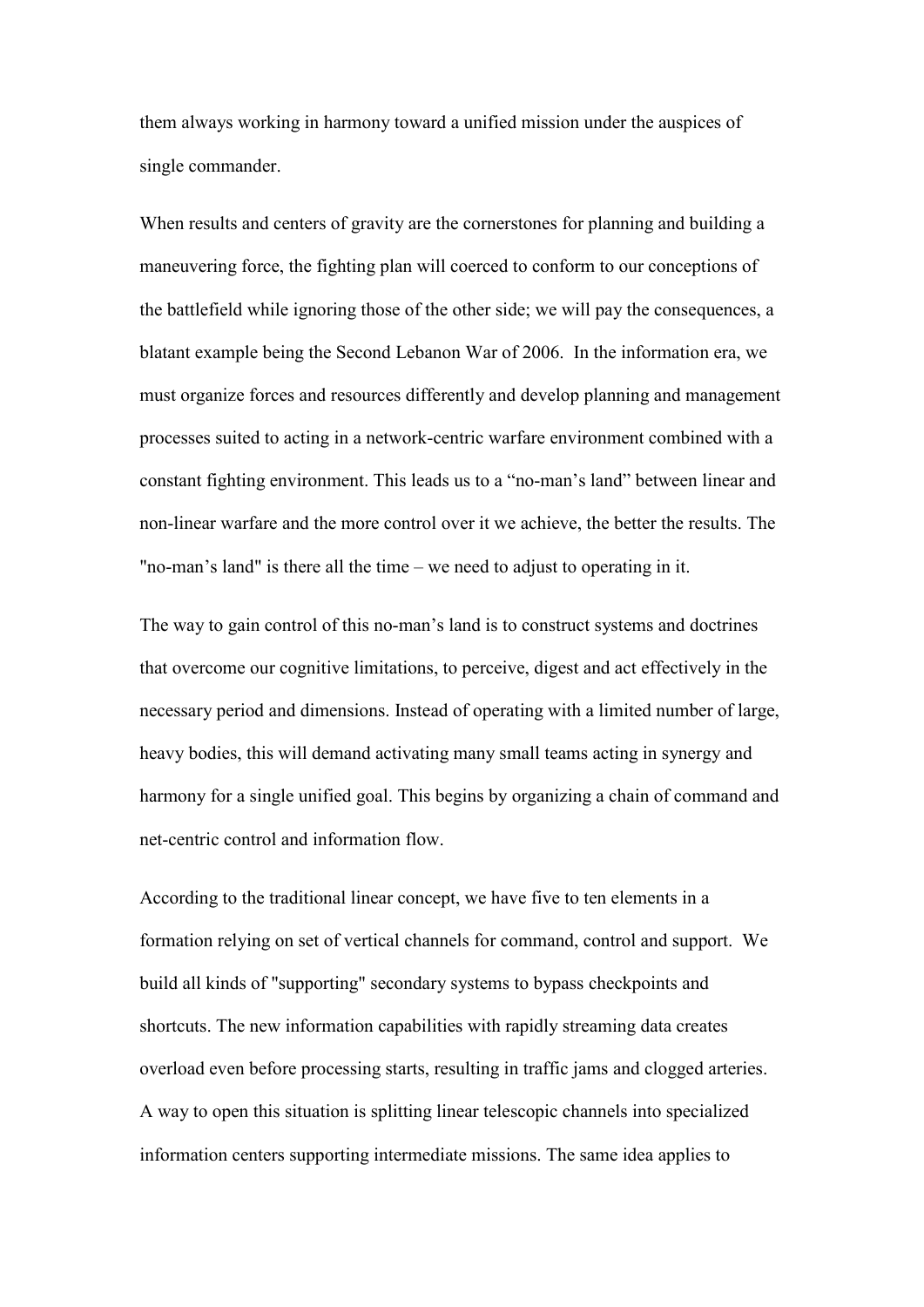organizations supporting continuous fighting, while continuity and flexibility achieved by the extensive use of modular building blocks, strong reserves and maneuverability as the leading concept in all systems, not just by a powerful breaking force. Commanding and controlling that way of fighting can best conducted by the mission command concept as the guiding force for building, training and leading.

## Penetrating the Non-Linear Battlefield

Network fighting with a non-linear approach relies on information-age capabilities and constitutes a step forward in the art of war. The slogan "Every plan is a basis for change" serves commanders as an excuse for lack of planning or failure, while following a linear approach. In a non-linear approach we prepare and plan for changes, we plan smaller steps, ready to change direction regarding means and power; we organize a force with reserves to introduce according to a developing situation instead of preliminary apportioning forces in a rigid manner. The mission command concept is established and built into the organization as the leading doctrine of activating forces, as it makes non-linear warfare possible.

 $\overline{a}$ 

i. Organizationally based systems based on professional corps, whereas mission-based systems based on necessary capabilities, such as hand-to-hand combat, fire battles, etc.

ii. As used here, "*force majeure*" applies to a given situation that is not subject to control at the time and place of the military operation. However it might, , be subject to change by various means.